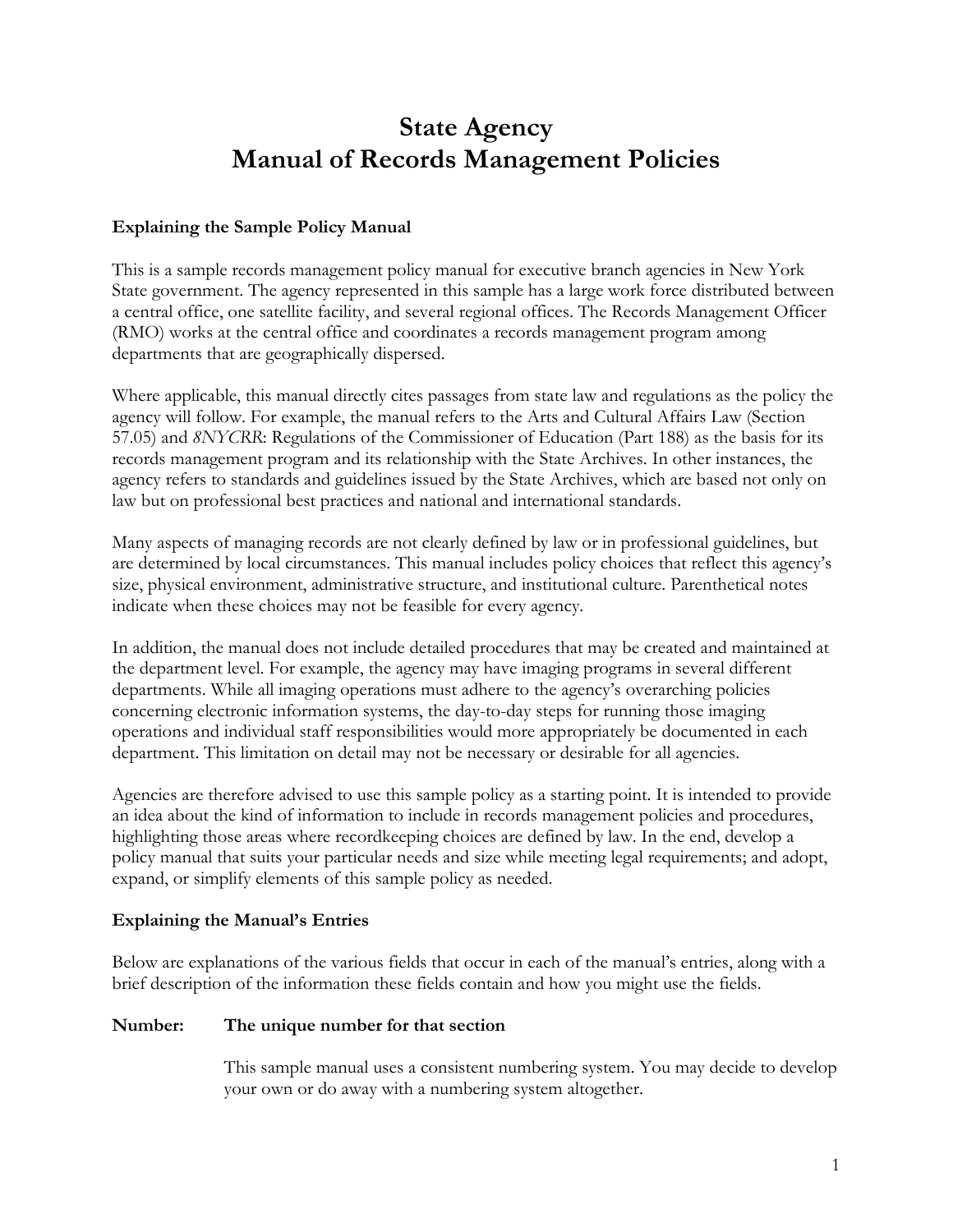#### **Title: The topic for that section of the manual**

The main titles in this manual correspond to an essential function of a records management program. The manual has eight topical areas, reflecting eight records management functions. Titles help the user understand the arrangement of the manual and find information more quickly.

### **Date: Date that section was approved**

This manual doesn't include dates, but dates are important because they help to distinguish an obsolete from a current entry. Some manuals also include a field that includes the first date any entry was approved, which indicates when that entry (in any form) was first approved.

### **Policy: Policy statement for that section**

Each of the eight main sections has a policy statement which is generally very broad and reflects legal mandates, the overarching agency mission of service, and professional records management practices.

### **Procedure: The procedures to follow for that policy**

Along with the title and date fields, this is one of the most important fields to include in any policy and procedures manual. As this document is the product of a large agency, it does not include detailed procedures of any kind. The manual refers to detailed procedures, but these are intended as sections of the Appendix of the agency's manual of policies.

### **Appendix: Section of the manual containing attachments needed to clarify the policy, including sample forms, illustrations, and lists**

The manual mentions whenever there is a supporting document in the Appendix.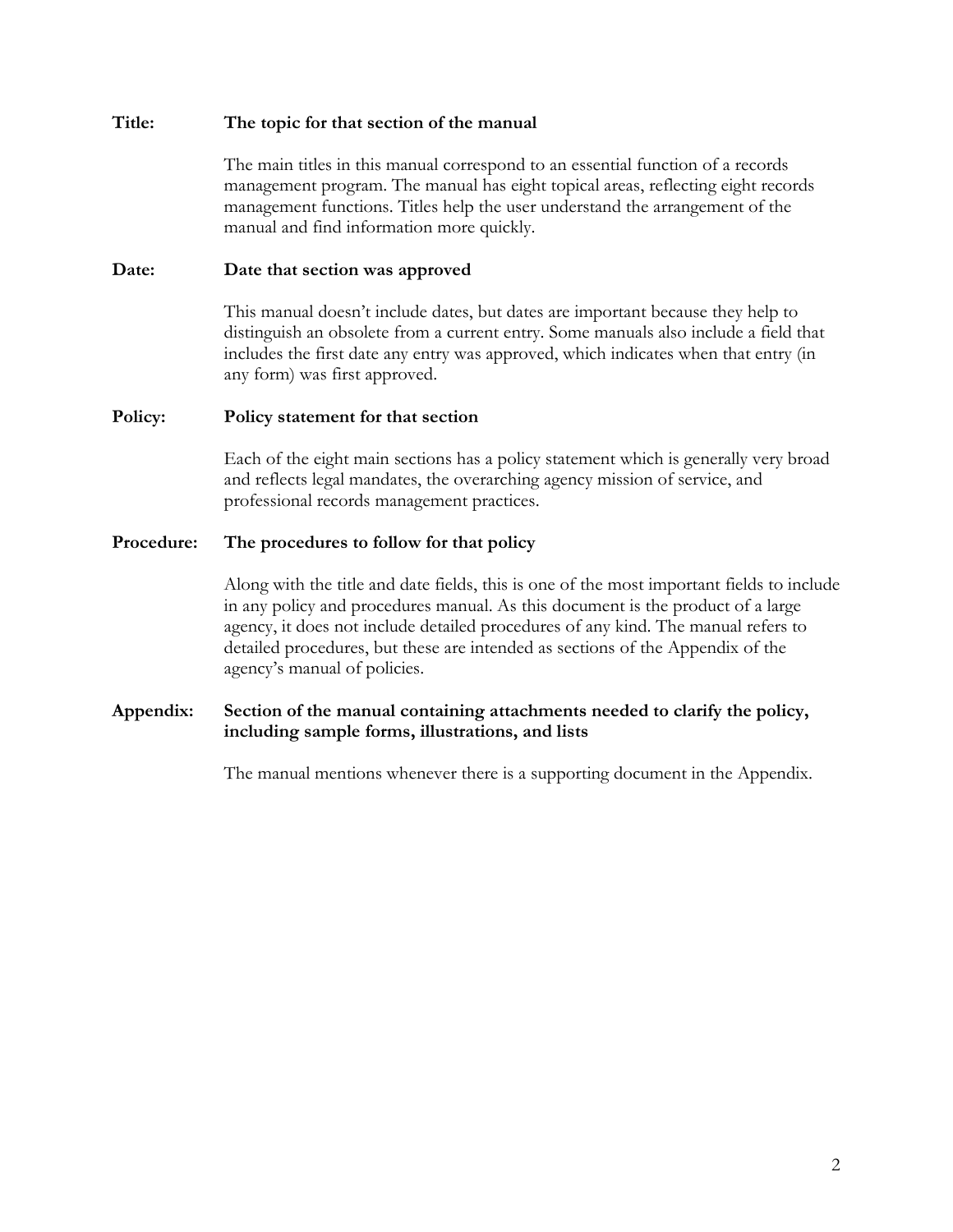# **Table of Contents**

| I                    |  |  |  |  |
|----------------------|--|--|--|--|
| I.1                  |  |  |  |  |
| 1.2                  |  |  |  |  |
| I.3                  |  |  |  |  |
| 1.4                  |  |  |  |  |
| I.5                  |  |  |  |  |
| L6                   |  |  |  |  |
| I.7                  |  |  |  |  |
| $\scriptstyle\rm II$ |  |  |  |  |
| II.1                 |  |  |  |  |
| II.2                 |  |  |  |  |
| Ш                    |  |  |  |  |
| III.1                |  |  |  |  |
| III.2                |  |  |  |  |
| IV                   |  |  |  |  |
| IV.1                 |  |  |  |  |
| IV.2                 |  |  |  |  |
| IV.3                 |  |  |  |  |
| IV.4                 |  |  |  |  |
| V                    |  |  |  |  |
| V.1                  |  |  |  |  |
| V <sub>.2</sub>      |  |  |  |  |
| VI                   |  |  |  |  |
| VI.1                 |  |  |  |  |
| VI.2                 |  |  |  |  |
| VI.3                 |  |  |  |  |
| VI.4                 |  |  |  |  |
| VI.5                 |  |  |  |  |
| VI.6                 |  |  |  |  |
| VI.7                 |  |  |  |  |
| VI.8                 |  |  |  |  |
| VII.                 |  |  |  |  |
| VII.1                |  |  |  |  |
| VII.2                |  |  |  |  |
| VII.3                |  |  |  |  |
| VII.4                |  |  |  |  |
| VII.5                |  |  |  |  |
| VIII                 |  |  |  |  |
| VIII.1               |  |  |  |  |
| VIII.2               |  |  |  |  |
| IX                   |  |  |  |  |
| IX.1                 |  |  |  |  |
| IX.2                 |  |  |  |  |
| IX.3                 |  |  |  |  |
| IX.4                 |  |  |  |  |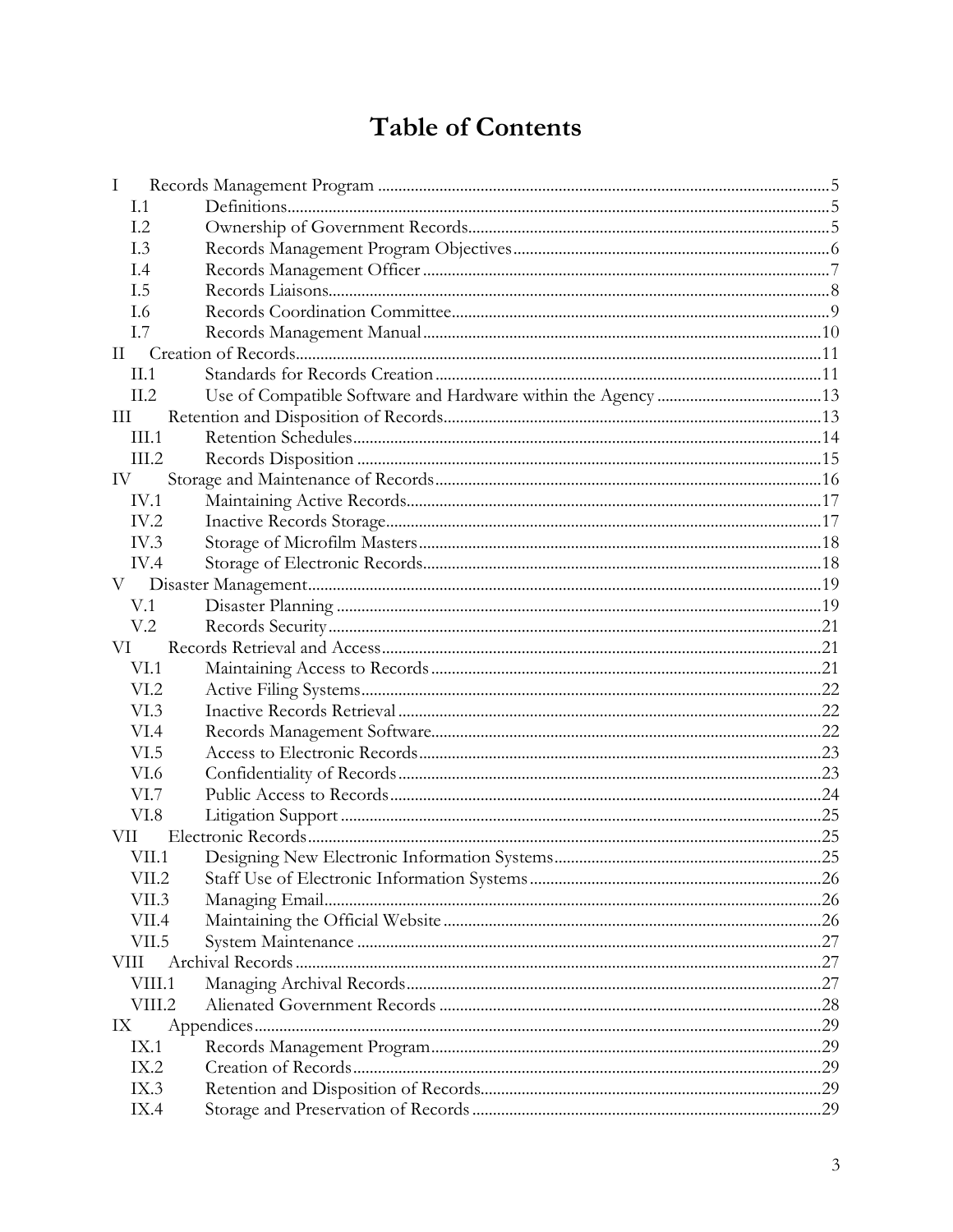| IX.5 |  |
|------|--|
| TX.6 |  |
| IX.7 |  |
|      |  |
|      |  |
| X.1  |  |
| X.2  |  |
| X.3  |  |
|      |  |
|      |  |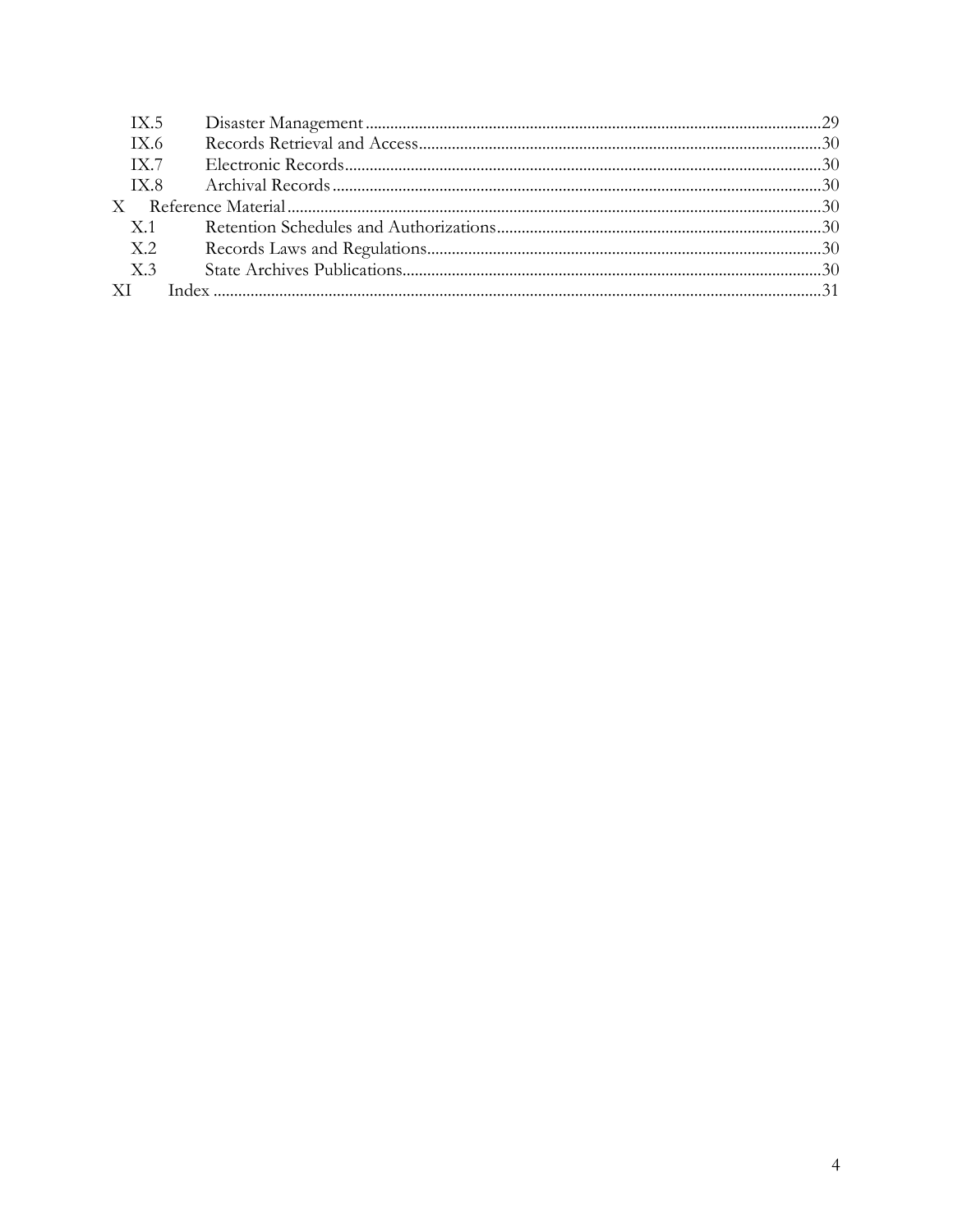# **State Agency Manual of Records Management Policies**

# <span id="page-4-0"></span>**I Records Management Program**

*The [State Agency] has developed and maintains a formal records management program pursuant to state law and regulations and having objectives that are consistent with the agency's goal of superior service and accountability to the people of New York.* 

# <span id="page-4-1"></span>I.1 Definitions

*I.1.1 Legal Definition of Records and Related Concepts*

According to *8NYCRR*: Regulations of the Commissioner of Education

- a) *Records* means "all books, papers, maps, photographs, or other documentary materials, regardless of physical form or characteristics, made or received by any agency of the state or by the judiciary in pursuance of law or in connection with the transaction of public business and preserved or appropriate for preservation by that agency or its legitimate successor as evidence of the organization, functions, policies, decisions, procedures, operations, or other activities, or because of the information contained therein…"
- b) *Non-records* means "library or museum material made or acquired and preserved solely for reference or exhibition purposes, extra copies of documents preserved only for convenience of reference, and stocks of publications and of blank forms shall not be deemed to constitute records."
- c) *Records series* means "a group of related records that result from the same activity and can be evaluated together for disposition and other management purposes. Usually, the records in a record series are arranged under a single filing system or are otherwise kept together as a unit."
- d) *Records management* refers to "the planning, organizing, directing, controlling and other activities needed for effective records creation, records maintenance and use, and records disposition." By law, every state agency is required to establish and support a records management program.

# <span id="page-4-2"></span>I.2 Ownership of Government Records

### *I.2.1 Records Ownership*

All agency staff must understand that the records they create and use in their daily work are not their personal property. They belong to the state agency and are maintained by agency personnel for the benefit of the public and state government.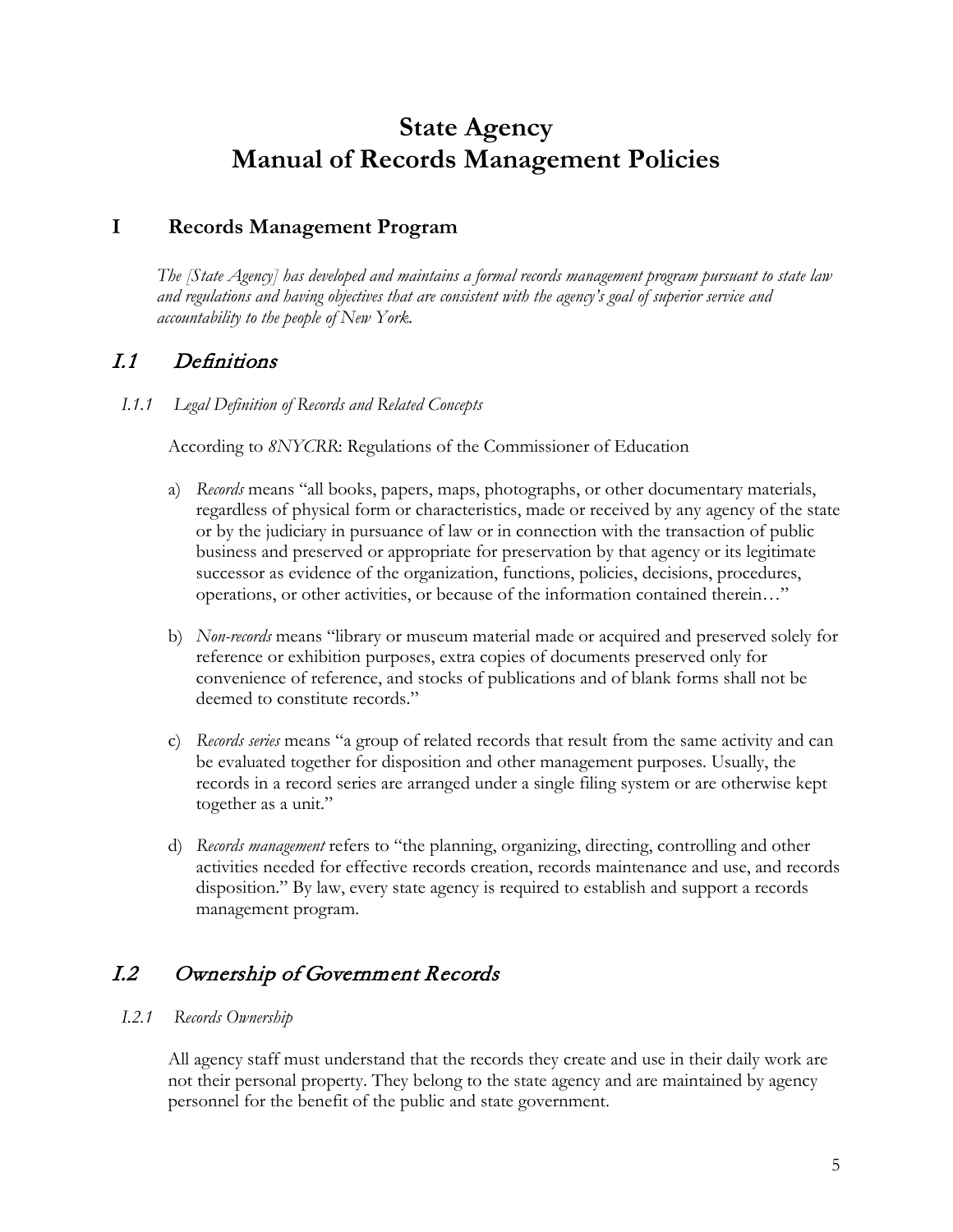#### *I.2.2 Custody of Records*

All records of the state agency are considered to be owned by the agency regardless of which department originally created the records or has physical custody of them.

#### *I.2.3 Use of Home Computers and Personal Accounts*

Agency staff are generally discouraged from using home computers or personal accounts to create agency-related records. If use of a home computer or personal account proves necessary, such as for telecommuting, the employee must understand that those agencyrelated records are subject to disclosure under FOIL, a court action, or an audit. Employees must follow agency policies, policies, procedures, and standards concerning use of computer equipment to ensure that records and information are secure and not maintained in a way that would make them available to any other individuals. Any suspected breach containing sensitive data or loss or theft of equipment must immediately be reported to the employee's supervisor and the agency's Information Security Officer.

#### *I.2.4 Ownership of Records Created by Contractors for the Agency*

Records produced by contractors (architects, consultants, lawyers, engineers, etc.) are owned by the agency as stipulated by the agency in applicable contracts.

### <span id="page-5-0"></span>I.3 Records Management Program Objectives

- *I.3.1 Program Objectives as Adopted and Expanded from* 8NYCRR: *Regulations of the Commissioner of Education (Section 188.4):* 
	- a) Promulgate records retention and disposition policies and ensure compliance by all agency staff.
	- b) Ensure that agency records are maintained and disposed in compliance with regulations.
	- c) Ensure that the agency cooperates with the State Archives to identify, protect, and preserve archival records, including those of the agency head and associated staff.
	- d) Establish a process to prepare and annually review and update an agency records management plan, which contains objectives and target dates to achieve compliance with applicable regulations.
	- e) Furnish to the State Archives such reports as the director may request regarding agency records and records management programs and practices.
	- f) Ensure the creation of records that contain accurate, complete, and usable information.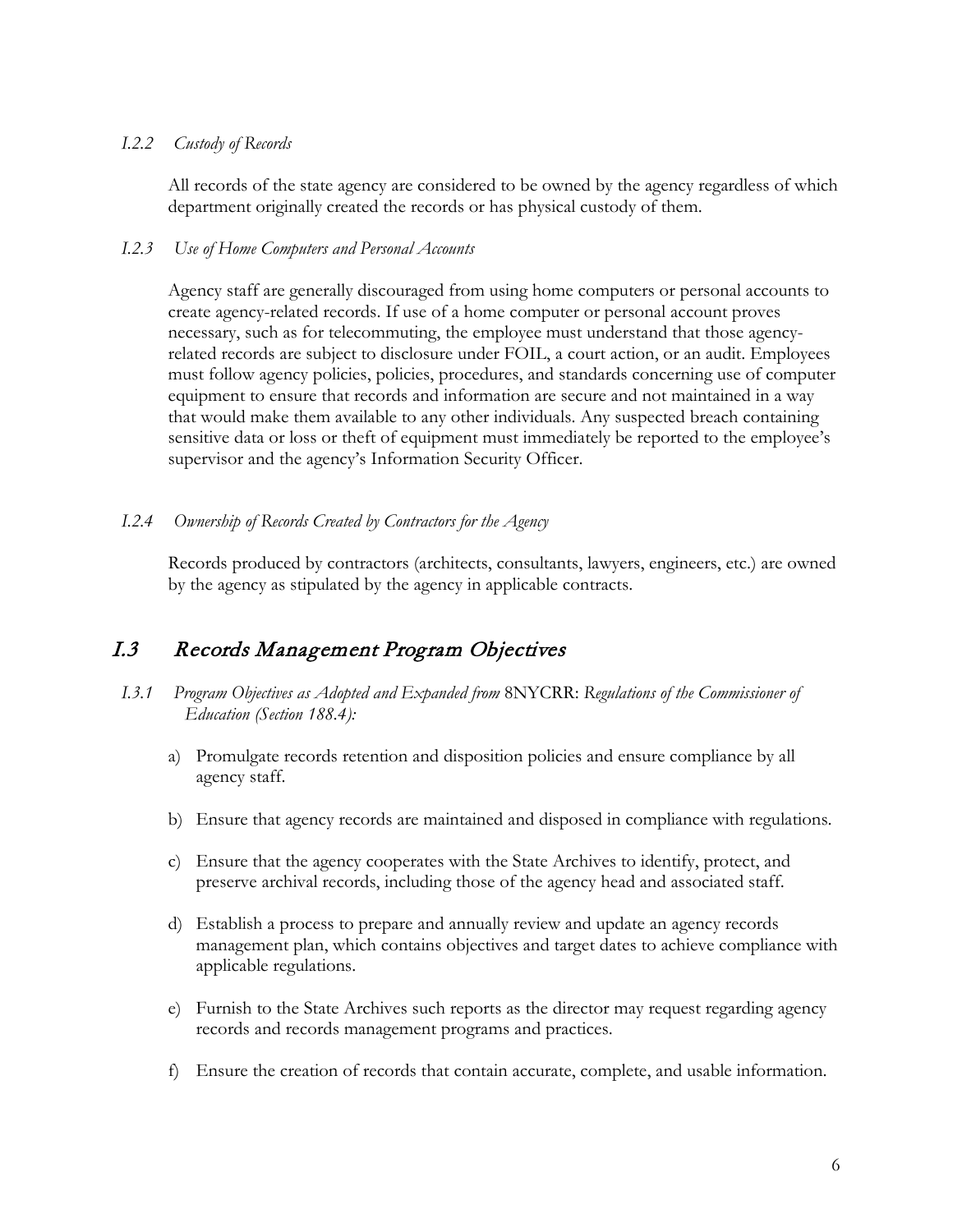- g) Save the taxpayers money through the efficient administration of information resources.
- h) Enforce measures that ensure the protection of records vital for the operation of the agency.
- i) Provide information quickly and easily when needed internally and by members of the general public.
- *I.3.2 Revision of Program Objectives*

The Records Management Officer has the authority to revise program objectives that are not specifically required by law or regulations.

# <span id="page-6-0"></span>I.4 Records Management Officer

*I.4.1 Appointment of the RMO* 

Pursuant to the provisions of *8NYCRR*: Regulations of the Commissioner of Education (Section 188.4), the agency's commissioner will appoint the Records Management Officer (RMO) and notify the State Archives each time the designated person changes.

The RMO will be at a professional grade level sufficient to liaison with staff and administrators throughout the agency and to perform the duties outlined in these policies and procedures.

- *I.4.2 Duties of the RMO as Adopted and Expanded from* 8NYCRR: *Regulations of the Commissioner of Education (Section 188.5):*
	- a) Initiate, coordinate, and promote the systematic management of the agency's records in consultation and cooperation with agency officers, the State Archives, and other state agencies involved in records creation and management, such as Office of Information Technology Services.
	- b) Work with department and unit heads to guide the development and application of records management practices for agency offices.
	- c) Serve as chairperson of the Records Coordination Committee.
	- d) Participate in the records management training program offered by the State Archives and ensure that staff have adequate records management training.
	- e) Compile and maintain an inventory of agency records that will serve as the basis for records schedules and vital records programs and facilitate records access for business needs and FOIL requests.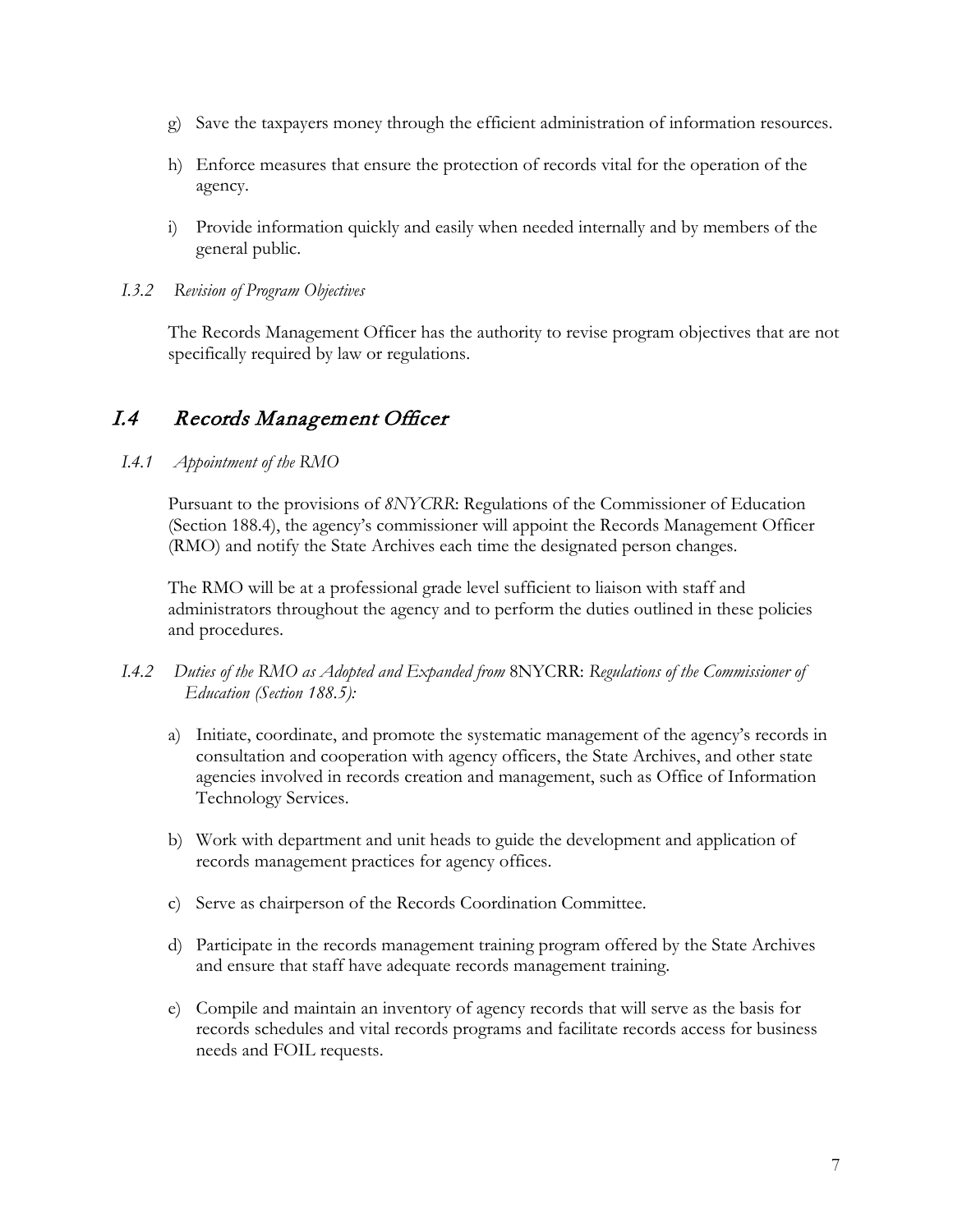- f) Contribute to the development and review of plans and programs to improve the management of agency records.
- g) Participate in developing, reviewing proposals for, and testing any electronic records systems in cooperation with the agency's IT staff.
- h) Arrange appropriate storage for inactive records that have not met their legal retention period, either in an agency facility or at the State Records Center, and coordinate the retrieval of inactive records from storage as needed.
- i) Ensure the payment of fees to the State Archives for advisory services and for storage of records at the State Records Center.
- j) Prepare and submit to the State Archives proposed records retention and disposition schedules, or other plans which delineate proposed records retention and disposition practices.
- k) Oversee the continuing disposition of records in accordance with approved records retention and disposition schedules or other plans.
- l) Ensure the preservation and sound management of archival records while in active use, and ensure the transfer of archival records to the State Archives when they are no longer actively used.
- m) Prepare public information releases for administrators to issue on the records management program, with emphasis on the program's contribution to efficient state operations and overall savings to our constituents.
- n) Coordinate the development of funding strategies to improve the management of agency records.
- o) Respond to and help mitigate records disasters by identifying and maintaining a vital records list and developing and maintaining a records disaster plan.
- *I.4.3 Records Management Coordinator*

As needed, the agency RMO will appoint a designee or designees to assist with various records management activities.

*[NOTE: This designation is recommended for large state agencies in which the RMO has various other responsibilities.]*

### <span id="page-7-0"></span>I.5 Records Liaisons

*I.5.1 Assignment of Liaisons*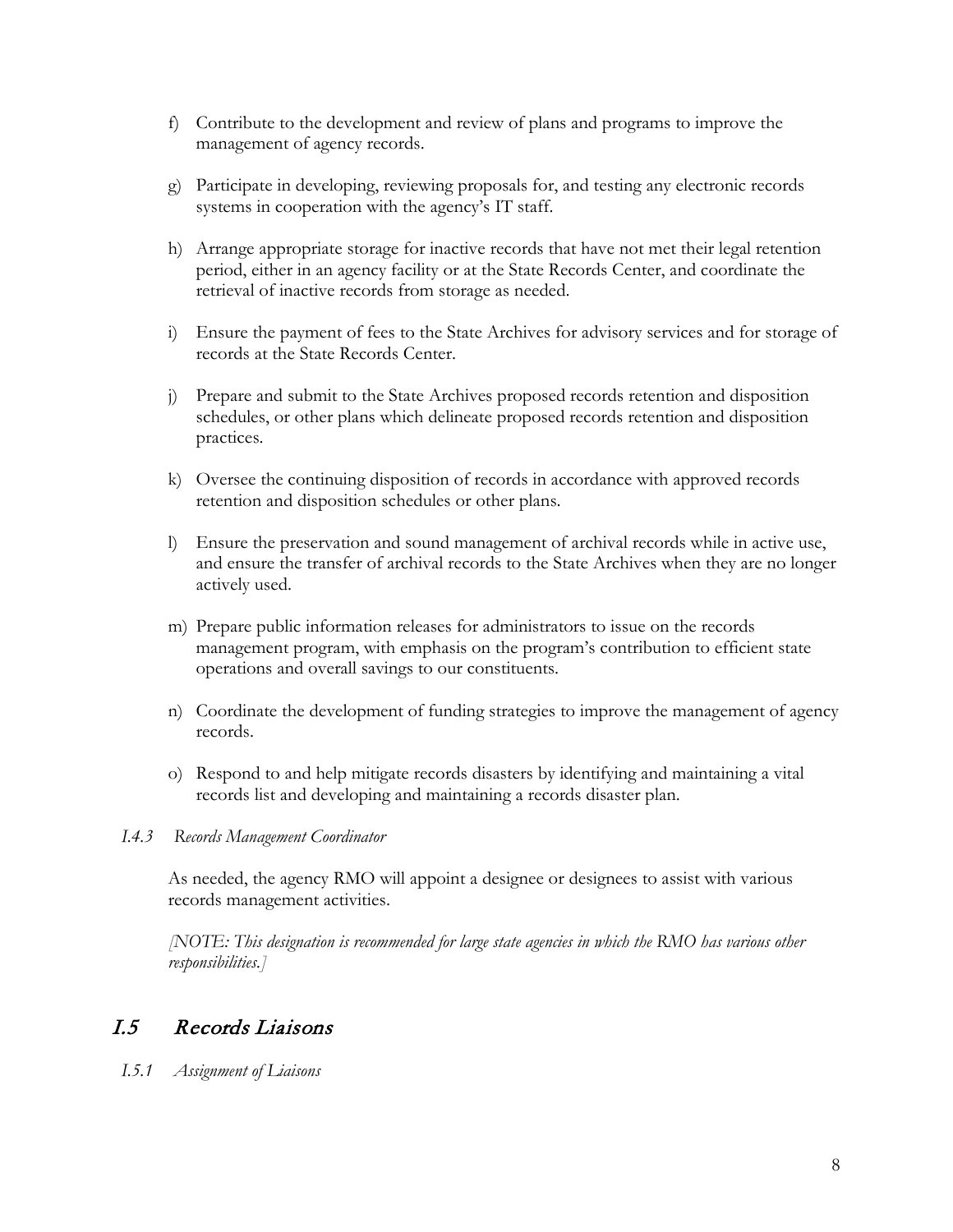Each department (including regional offices and the satellite facility) must designate a specific staff person as a records liaison. Each department must inform the Records Management Officer in writing of persons designated as liaisons and of any subsequent personnel changes in this regard. These liaisons serve on the Records Coordination Committee.

*[NOTE: The small size of a department, unit, regional office, or satellite facility may not warrant having its own records management liaison.]*

The Records Management Officer will maintain an updated list of liaisons and communicate records management policies to them on a periodic basis. (See the Appendix for a current list of records liaisons.)

### *I.5.2 Duties of Liaisons*

The records management liaison in each department will serve as the liaison in all transactions involving the records management office.

The liaisons serve on the agency's Records Coordination Committee, which performs the duties described in the next section.

# <span id="page-8-0"></span>I.6 Records Coordination Committee

### *I.6.1 Committee Membership*

The Records Coordination Committee will consist of records liaisons from each department or unit in the agency. The RMO will be chair of the committee. The Chief Information Officer, a representative from counsel's office, and Records Access Officer will be ex-officio members of the committee*.* 

*[NOTE: Some state agencies may not have a Records Coordination Committee due to their size, small or large, or complex structure, but one should be established if at all possible. Such a committee is useful to coordinate records management at agencies with facilities and regional offices located throughout the State. Any agency with large electronic systems is encouraged to have a committee or, at minimum, the CIO and RMO should meet and exchange information on a regular basis.]*

#### *I.6.2 Duties of the Committee*

- a) Provide advice to the Records Management Officer on the development of the records management program.
- b) Periodically review records inventories for completeness and accuracy.
- c) Work with the RMO to develop a plan that outlines goals for every three-year increment of the program's operations.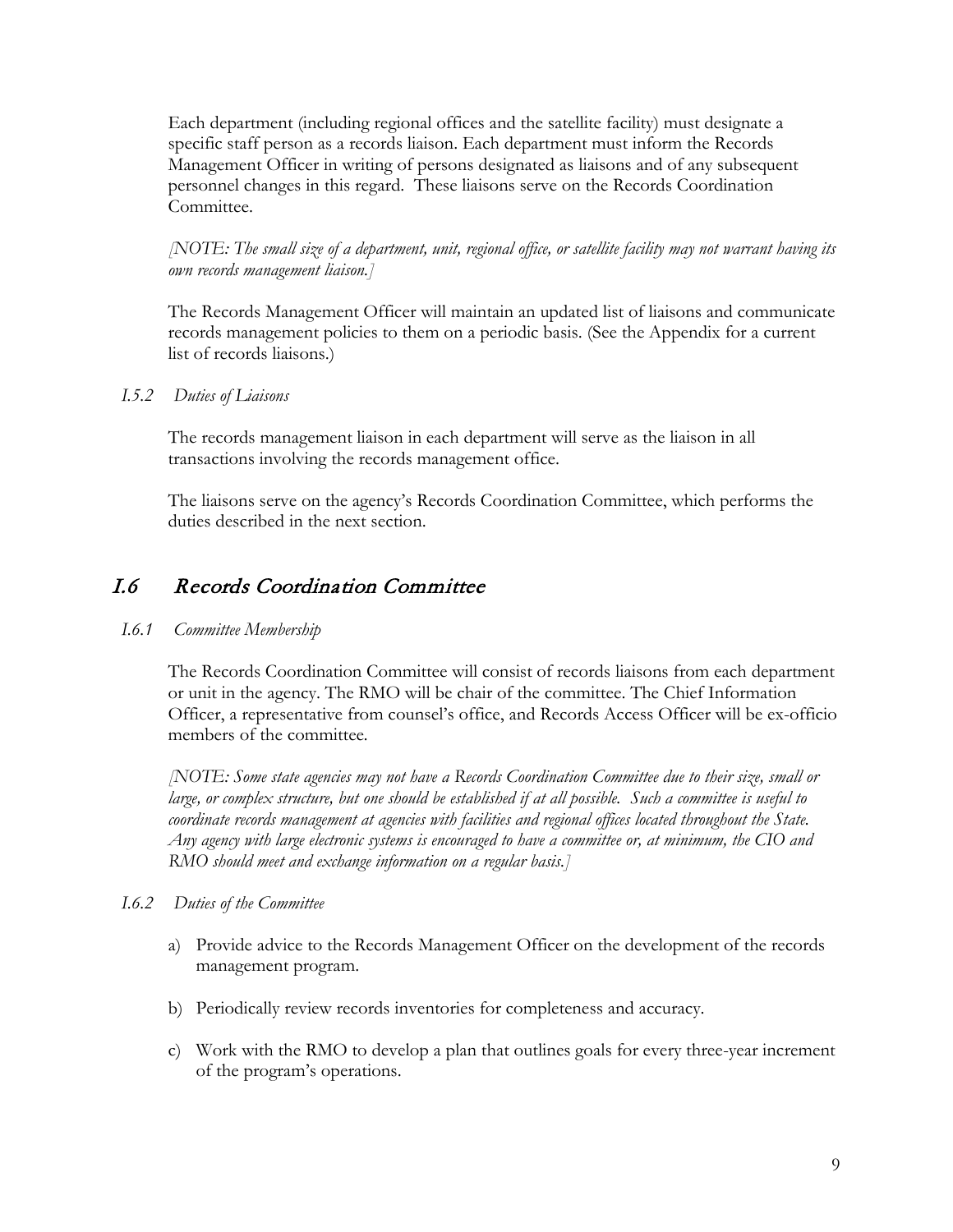- d) Periodically review the performance of the program and propose improvements.
- e) Periodically review suggested revisions to this manual and update as needed.
- f) Work with the State Archives to develop and review proposed agency RDAs.
- g) Actively support and promote the records management program among the departments and units of the agency, including all regional offices and facilities.
- h) Develop testing criteria for disaster response and procedures for determining the viability of the criteria and testing procedures. (See Section V.1, Disaster Planning.)

#### *I.6.3 Meeting Frequency*

The committee will meet every other month and on an as-needed basis. The RMO or a designated alternate will convene and preside over all formal meetings.

### *I.6.4 Quorum*

All actions of the committee require a quorum. A quorum consists of the chairperson or designated alternates, plus a majority of the voting committee members or their authorized appointed alternates.

Committee actions and recommendations will be decided by consensus or by a simple majority vote of members present at the meeting.

# <span id="page-9-0"></span>I.7 Records Management Manual

### *I.7.1 Scope of this Records Management Manual*

This manual outlines general records management policies in the state agency, and describes the records management services provided to all units of the agency through the Records Management Officer (RMO).

Individual departments are encouraged to develop more detailed procedures to support the day-to-day work of their staff. Those procedures must be consistent with and support the policies laid out in this manual.

This manual includes only brief discussions of information technology (IT) and legal issues, both of which are limited to how they relate to records and records management. Detailed information about managing IT infrastructure or complying with laws and regulations fall outside the scope of this manual and should be developed by agency staff that have expertise in those areas.

### *I.7.2 Purpose of this Records Management Manual*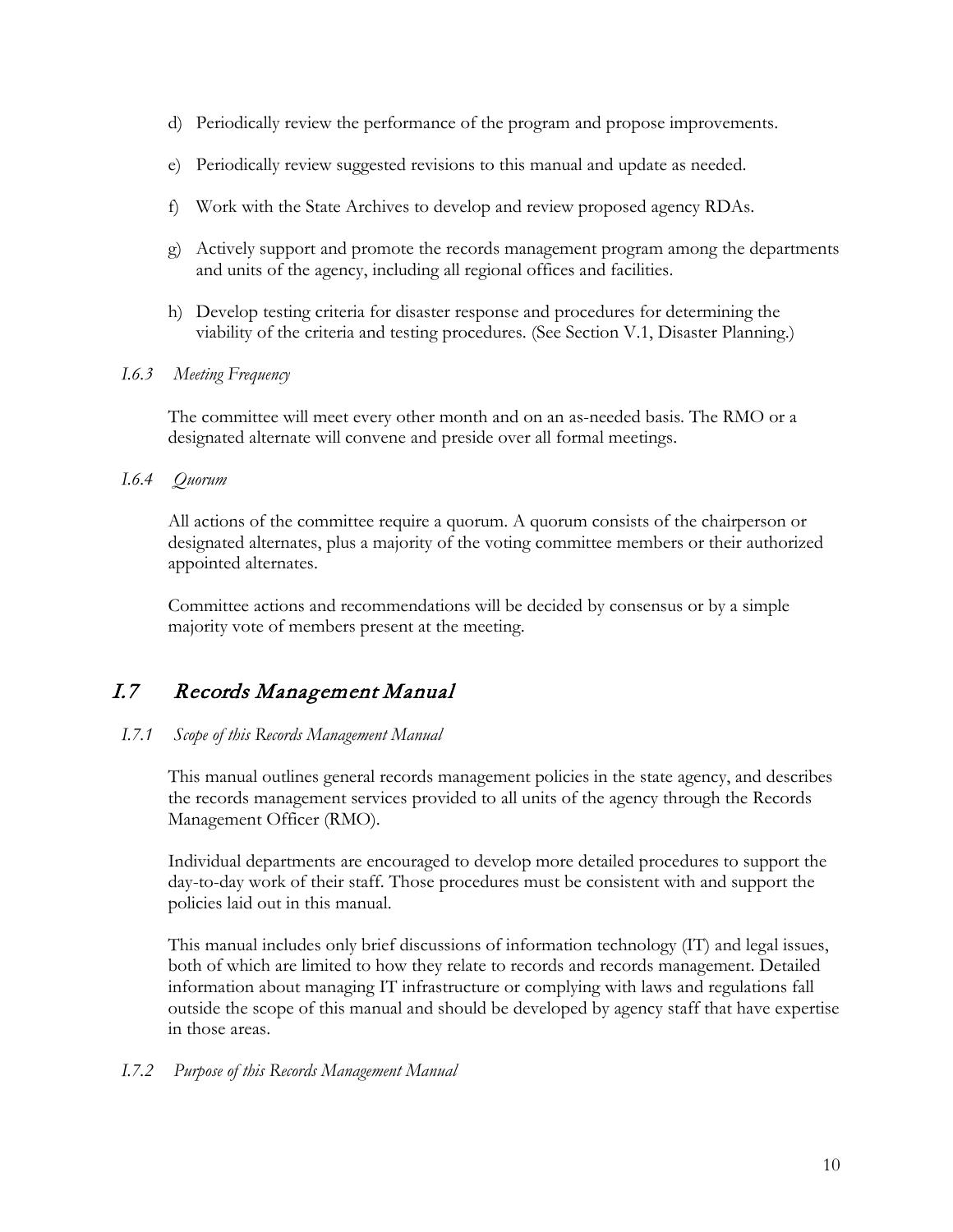- a) Help ensure that records management is a continuing administrative function of the agency's operation.
- b) Serve as the basis for training staff on records management and their responsibilities towards the agency's records program.
- c) Provide a clear, legal basis for actions pertaining to records, and a clear definition of who is responsible for the varying aspects of the record management program.
- d) Serve as proof to the public and taxpayers of the agency's intent to maintain accessible, usable, and reliable records.

#### *I.7.3 Updating the Records Management Manual*

Anyone may suggest updates to these policies and procedures.

The Records Coordination Committee will review suggested revisions to the records management manual and make updates as needed. The Committee will periodically review these records management policies to ensure they are up-to-date and complete*.* 

*I.7.4 Distribution of the Records Management Manual*

The Records Management Officer will ensure that the manual is filed in the shared file directory on the agency's LAN. The RMO will also inform agency staff when an updated version of the manual has been filed on the LAN.

New employees will receive records management training and be informed of the manual when they begin to work for the agency.

### <span id="page-10-0"></span>**II Creation of Records**

*Every department or unit is responsible for creating records to document its business transactions and for ensuring that those records are accurate, complete, and authentic. Agency departments must follow policies outlined in this manual, and have departmental procedures and controls in place to ensure its records support the agency's work and in case of any litigation. In some instances, especially with sensitive records or electronic records systems, agency departments should have detailed, written procedures in place.*

*[NOTE: Agencies may be subject to federal or state laws that mandate the creation of certain records. Such legal requirements should be reflected in their records management policies.]*

# <span id="page-10-1"></span>II.1 Standards for Records Creation

#### *II.1.1 Standards for Paper Records*

Agency staff will use high-quality, alkaline paper for known long-term and archival records, such as the agency's annual reports, minutes, and proceedings. Agency staff will avoid the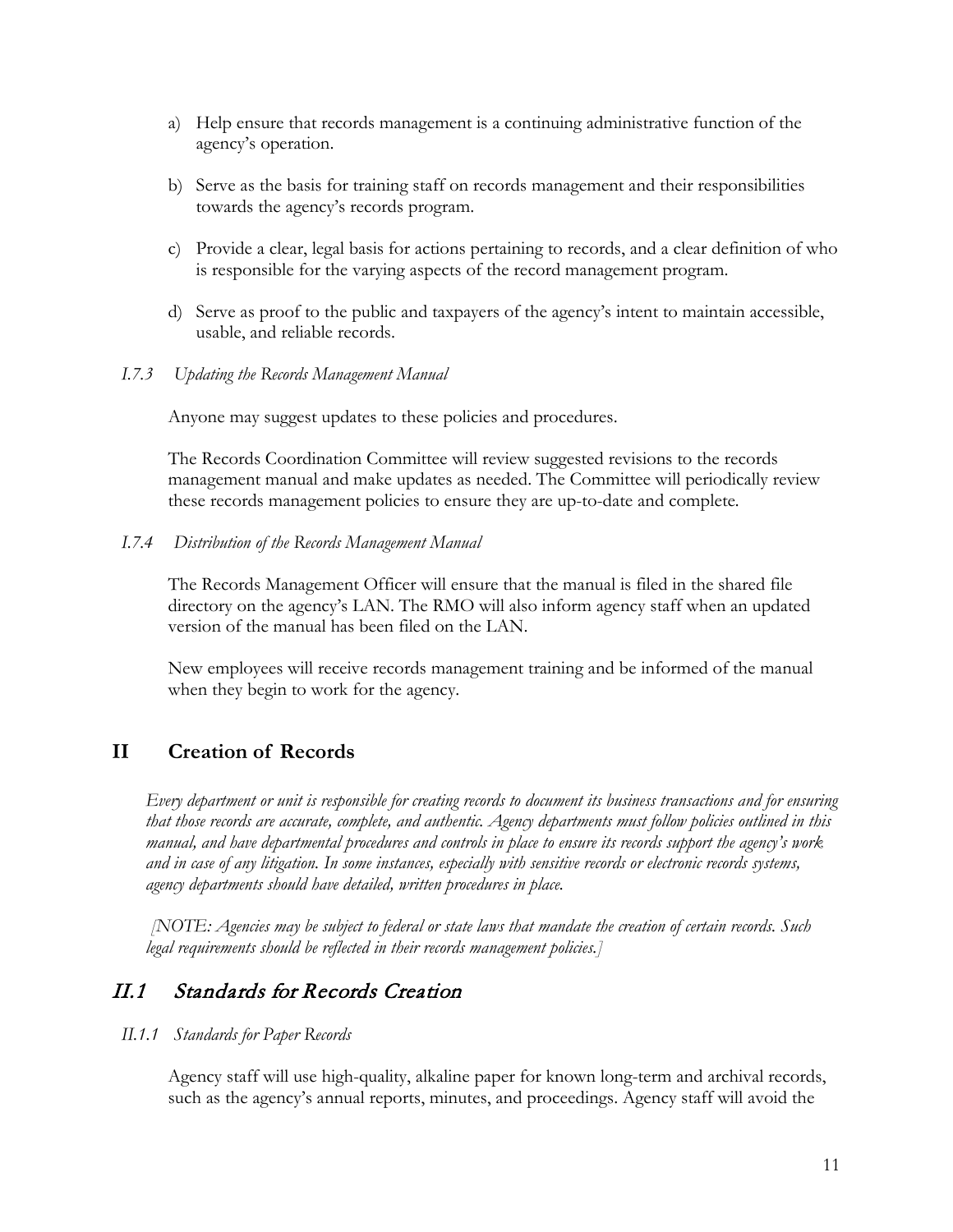use of adhesive materials for archival records, including post-it notes and pressure sensitive tape.

### *II.1.2 Standards for Microfilm*

The agency will follow microfilming guidelines outlined in State Archives Publication #9, *Producing [Quality Microfilm](http://www.archives.nysed.gov/common/archives/files/mr_pub9.pdf)*. If microfilming is outsourced, the agency will develop a contract with the microfilm vendor which incorporates the State Archives' specifications for quality microfilm.

The agency will ensure that every fourth roll of microfilm is sent to a quality control vendor to verify that the microfilm meets the technical specifications for resolution and density outlined by the State Archives. The agency itself will verify the accuracy and quality of microfilm images against the original paper documents.

### *II.1.3 Standards for Digital Images*

The agency will follow imaging standards outlined in the State Archives' *[Imaging Production](http://www.archives.nysed.gov/common/archives/files/mr_erecords_imgguides.pdf)  [Guidelines](http://www.archives.nysed.gov/common/archives/files/mr_erecords_imgguides.pdf)*. If imaging is outsourced, the agency will have a contract in place to ensure the vendor follows State Archives specifications for quality digital images. The agency itself will verify the accuracy and quality of digital images against the original paper documents.

### *II.1.4 Standards for Electronic Records*

The agency will adhere to state laws and regulations that mandate the creation of electronic records, including the following:

- a) An agency shall ensure that records retention requirements are incorporated into any plan and process for design, redesign, or substantial enhancement of an information system that stores electronic records (*8NYCRR:* Regulations of the Commissioner of Education, Section 188.20).
- b) No agencies shall enter into or renew a contract for the creation or maintenance of records if a contract would impair public inspection or copying (Freedom of Information Law, Section 87, part 5).
- c) An agency in designing its information retrieval methods, whenever practicable and reasonable, shall do so in a manner that permits the segregation and retrieval of available items in order to provide maximum public access (Freedom of Information Law, Section 89, part 9).
- d) Government entities are authorized and empowered, but not required, to produce, receive, accept, acquire, record, file, transmit, forward, and store information by use of electronic means…[but] shall not refuse to accept hard copy, non-electronic forms, reports, and other paper documents for submission or filing except as otherwise provided by law (State Technology Law [ESRA], Article I, section 105).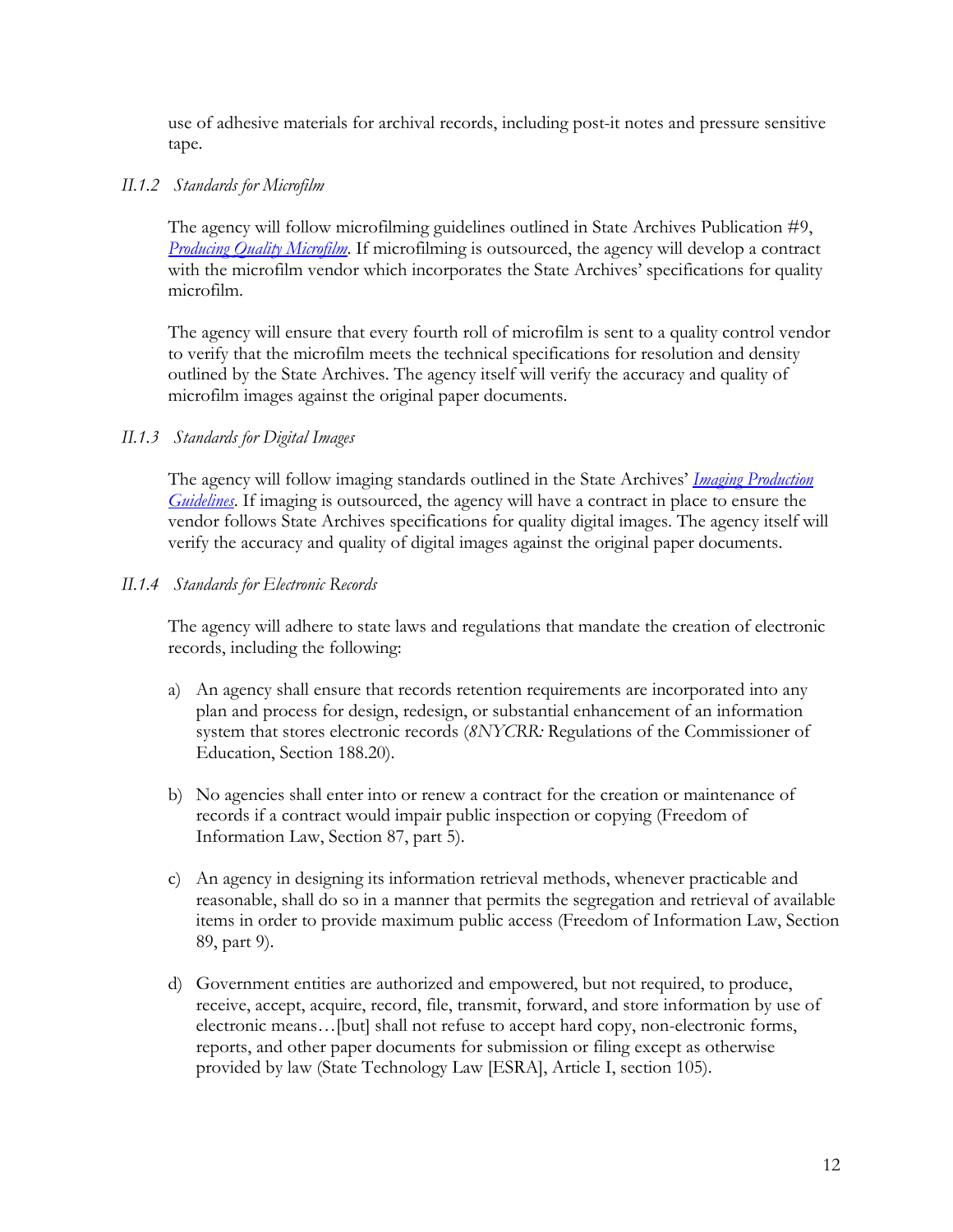The agency will consult with State Archives staff when designing its electronic records systems to ensure compliance with the above, other applicable laws and regulations, and professional standards. The agency must consider the creation of meaningful metadata and system documentation, the use of open technologies, the ability to extract records and metadata easily from the system, information security, and other critical issues.

### *II.1.5 Required Formats for Records Filed with the Government from Outside*

Agency program staff, working with the RMO, will determine when the agency should require that records filed with the agency be filed in a certain format, if legally permitted. The reasons for such requirements would be to ensure that the records are filed in the most usable form and to help save the agency money caused by converting the records to more useful formats in the future.

#### *II.1.6 Required Format for Records Created by Contractors*

The state agency requires that any records created by contractors comply with agency standards and those standards are clearly stipulated within a contract.

# <span id="page-12-0"></span>II.2 Use of Compatible Software and Hardware within the Agency

The agency will ensure that all offices in the agency can share data easily.

Before making any purchase of software for other applications, an agency department or unit must contact the RMO and the IT department to determine whether another agency department is using equivalent software, and to ensure either compatibility between software applications or the purchase of additional licenses or subscriptions to the software that is already being used by the agency.

Purchase and use of all peripheral devices such as scanners, digital cameras, and other mobile devices must be approved by the RMO and the IT director.

### <span id="page-12-1"></span>**III Retention and Disposition of Records**

*The [State Agency] is compliant with retention and disposition requirements outlined in the Arts and Cultural Affairs Law and* 8NYCRR: *Regulations of the Commissioner of Education, which gives primary responsibility to the State Archives to authorize the disposal or destruction of state agency records. The agency will therefore use the State General Schedule for general administrative records and work with the State Archives to develop agency-specific records schedules to ensure all of its records are covered in an approved records schedule. The State General Schedule covers records irrespective of format, as do agency-specific schedules unless otherwise noted.*

*[NOTE: Agencies may be subject to state and federal retention requirements in addition to those promulgated by the State Archives. Such requirements should be reflected in a records management policy.]*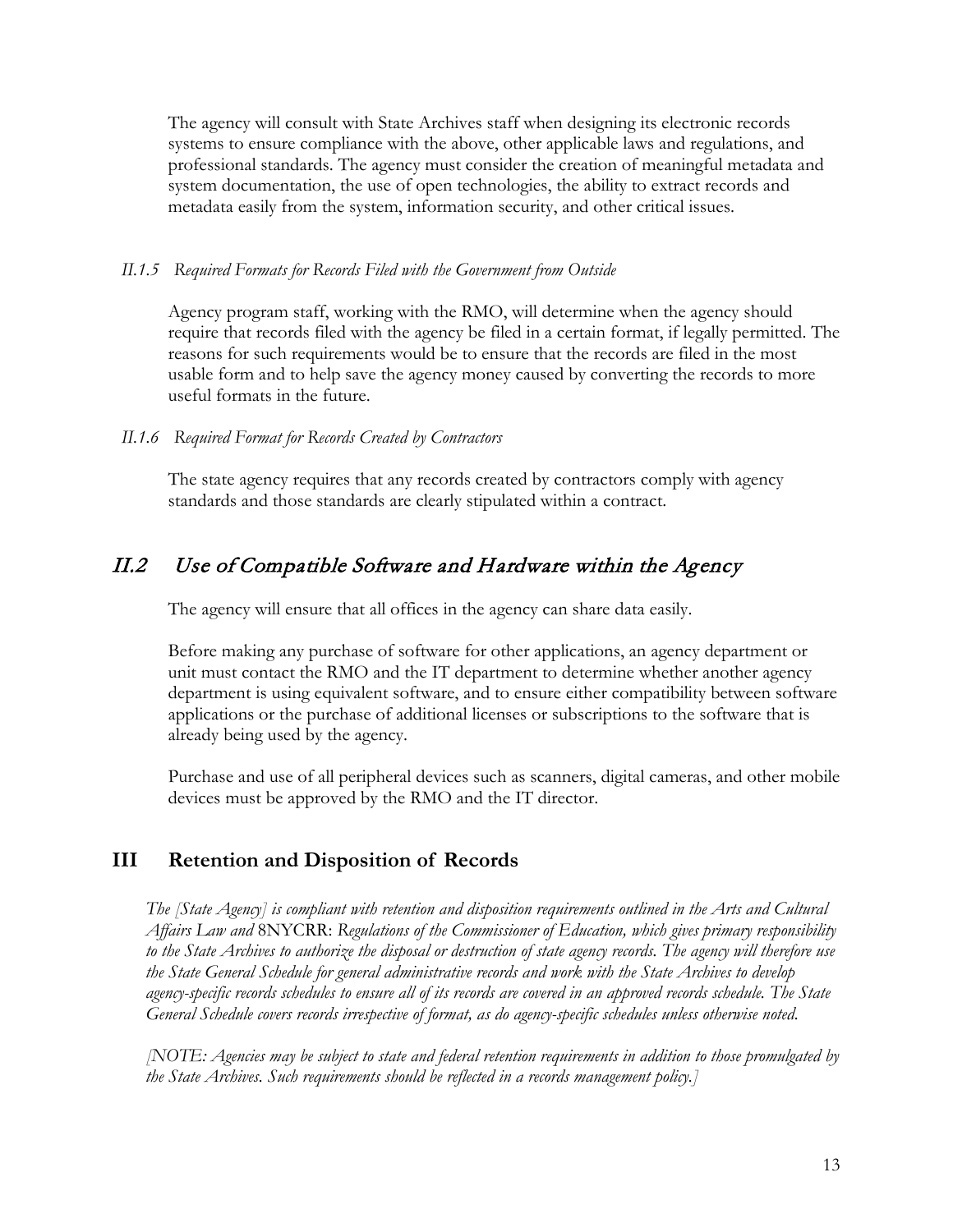# <span id="page-13-0"></span>III.1 Retention Schedules

#### *III.1.1 Adoption of the State General Schedule for General Administrative Records*

This agency has adopted and follows the State Archives' General Retention and Disposition Schedule for New York State Government Records ("State General Schedule") for its general administrative, fiscal, and personnel records.

If an agency department has decided to retain its records for longer than the minimum mandated by the State General Schedule, the agency will document this decision in its internal procedures or, alternatively, through an agency-specific Records Disposition Authorization (RDA) for that department or unit.

If a record is not covered by an item on the State General Schedule, then a department must contact the agency RMO to develop an RDA with assistance from the State Archives.

#### *III.1.2 Agency-Specific Records Schedules*

The RMO will work with agency records liaisons and staff in the State Archives' Scheduling Unit to prepare retention schedules (RDAs) for records that are not covered in the State General Schedule.

Each records series will be scheduled according to its ongoing research value, the administrative need of the department that created or received the records, and legal and fiscal audit needs for the records.

If a copy of a records series exists in several different units or formats, each copy and format of that records series must be scheduled for disposition in an RDA.

The RMO will maintain a complete file of active RDAs as approved by the State Archives and its predecessor.

#### *III.1.3 Exceptions to Approved Records Disposition Plans*

When using the State General Schedule or agency-specific records schedules:

- a) If legal proceedings are anticipated, the agency must retain relevant records even if their retention period has passed. Such proceedings include subpoenas, outstanding Freedom of Information Law (FOIL) requests, and notices of claim. In such circumstances, the agency cannot dispose of the records until legal action is totally resolved.
- b) If the agency has been informed that a state or federal audit is pending, the agency must halt disposition and maintain those records until the audit has been completed.
- c) In the event of a disaster, damaged records that have not met their minimum retention periods may be destroyed if the RMO obtains an RDA from the State Archives to dispose of the records.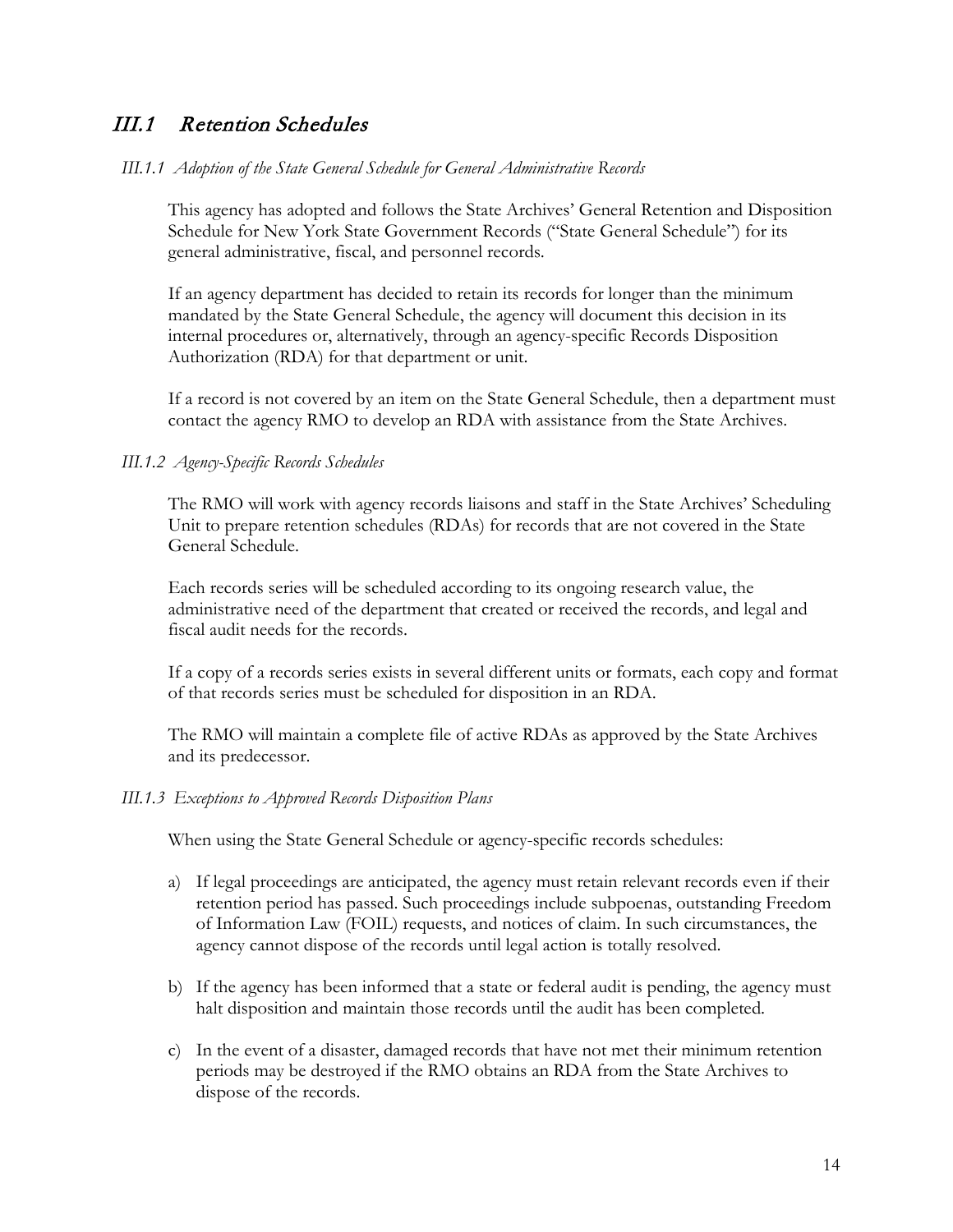d) The agency may microfilm or scan records, and replace the original records with microfilm or digital copies, but each copy and format of the records series must be scheduled for disposition in an agency-specific RDA before it can be legally destroyed.

#### *III.1.4 Duplicate Copies*

If exactly identical copies exist in the same records series, then agency staff may dispose of the duplicates without an RDA. If two copies exist in a series, one annotated and one not, these must be treated as two distinct records and a copy of each would be retained for the retention period noted in an appropriate retention schedule. If an identical copy is found in another series, that copy is subject to the retention period for that other, separate series.

#### *III.1.5 Retention and Disposition of Electronic Records*

Pursuant to *8NYCRR:* Regulations of the Commissioner of Education (Section 188.20), the agency will "ensure that records retention requirements are incorporated into any plan and process for design, redesign, or substantial enhancement of an information system that stores electronic records." To do so, agency staff will confer with the State Archives when designing, redesigning, or substantially enhancing an information system that stores electronic records.

See Section III.1.3d (Exceptions to Approved Records Disposition Plans) and Section III.1.2 (Agency Specific Records Schedules) for retention procedures relating to digital copies of original records.

#### *III.1.6 Appraisal of Archival Records*

It is the responsibility of the State Archives to conduct appraisals of certain records to determine whether they warrant permanent preservation. The RMO will coordinate an appraisal of records with the State Archives, and other staff members will provide information to assist with the appraisal process when requested.

#### *III.1.7 Office Retention Schedules*

Staff may either annotate their RDAs or create office retention schedules to indicate the duration of time that records are retained in a department. When that interim duration of time has elapsed, non-permanent records will be transferred to the State Records Center, where they will be destroyed when their retention periods have passed, and archival records will be transferred to the State Archives.

# <span id="page-14-0"></span>III.2 Records Disposition

*III.2.1 Documenting Disposition*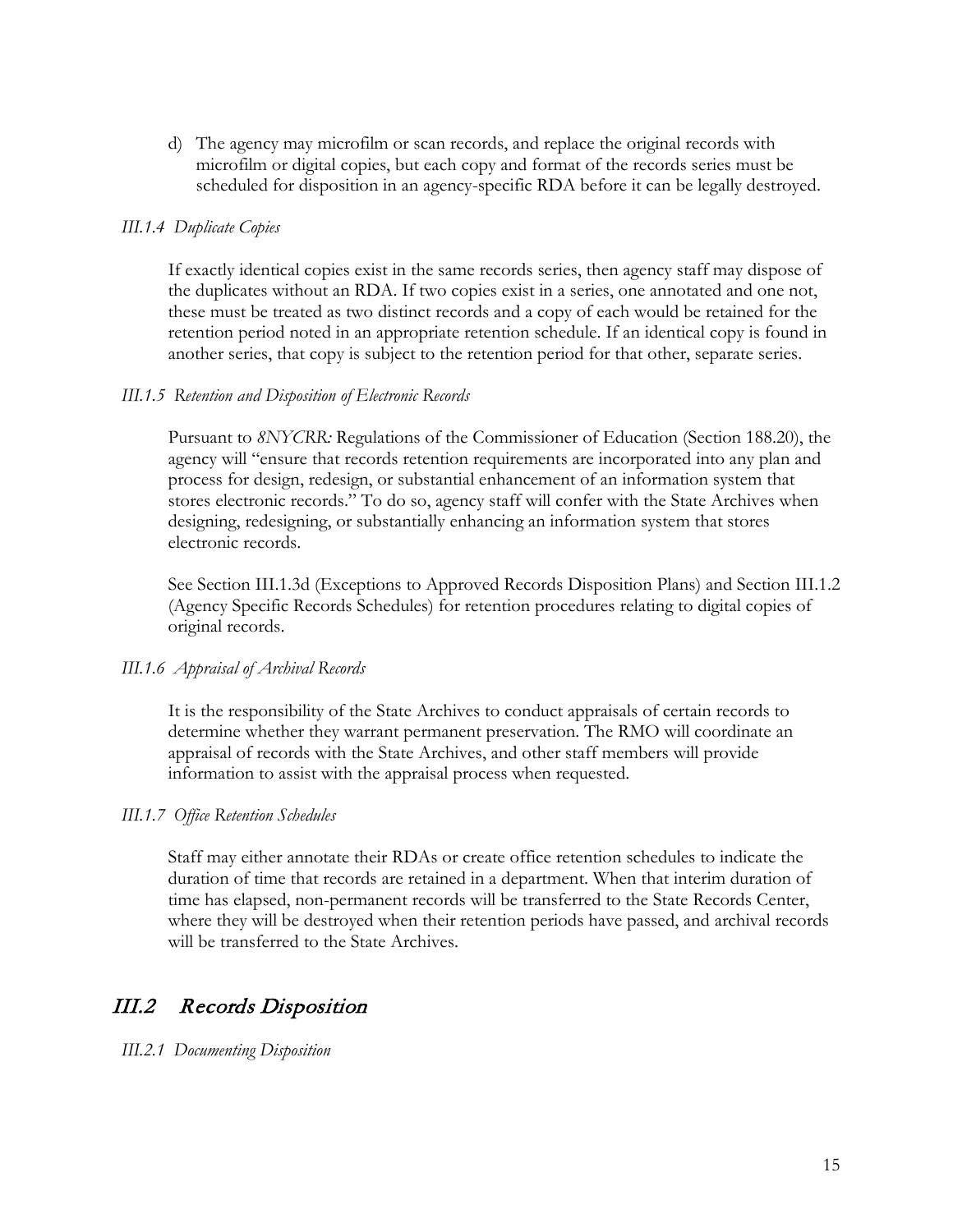The [State Agency] documents all records dispositions as proof that department heads and the RMO authorized the disposition of records, and that records were disposed of in accordance with an approved records schedule.

#### *III.2.2 Authority to Dispose of Government Records*

Agency personnel will not destroy or otherwise dispose of records before obtaining a records disposition documentation form signed by the RMO and the appropriate department head.

### *III.2.3 Records Disposition Documentation Form*

The agency's records disposition documentation form includes the record series title, the minimum retention, the schedule citation, the date when records will be disposed, and the volume of records (a sample form is available at

http://www.archives.nysed.gov/common/archives/files/mr\_pub41\_appc.pdf). The form also includes space for authorizations and to document the destruction of records. For records stored at the State Records Center, the Records Disposition Notification form and the Records Disposition Confirmation form that Records Center staff send to the agency RMO will suffice for documentation purposes.

### *III.2.4 Disposition of Agency Records*

At the end of every fiscal year, the Records Management Officer will encourage staff to review records in their offices to transfer inactive records to the State Records Center and dispose of records that have passed their legal retention periods. See the Appendix for detailed disposition procedures.

### *III.2.5 Methods of Destruction*

Albany-based departments will use the State Records Center's [Confidential Wastepaper](http://www.archives.nysed.gov/records/state-records-center-wastepaper-contract)  [Contract](http://www.archives.nysed.gov/records/state-records-center-wastepaper-contract) to dispose of paper records or microfilm (for an additional fee) either directly from agency offices or from the State Records Center.

For the destruction of paper and microfilm records in the regional offices and all computer media, the RMO will help identify secure destruction vendors.

Computer hard drives containing confidential information should be removed and destroyed prior to disposal of the hardware.

### <span id="page-15-0"></span>**IV Storage and Maintenance of Records**

*The [State Agency] will adopt storage methods that will ensure access to records for their full retention period while providing appropriate security measures. The agency recognizes that the long-term storage and maintenance of electronic records in particular has many challenges and requires an ongoing commitment of staff and other resources.*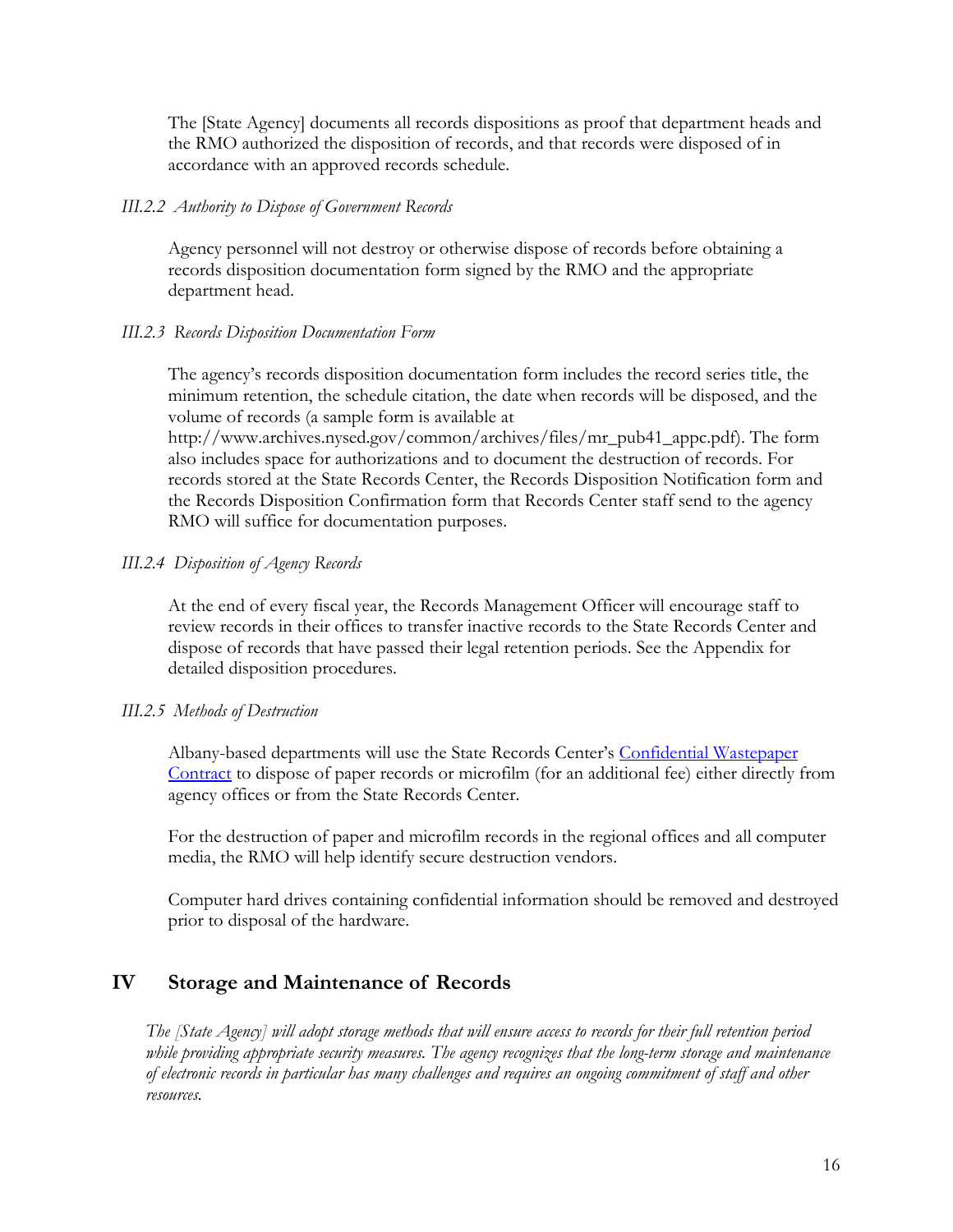*[NOTE: This section is limited to the storage and preservation of active and inactive, non-archival records. See Section VIII, Archival Records, on the storage of archival records at the State Archives.]* 

# <span id="page-16-0"></span>IV.1 Maintaining Active Records

#### *IV.1.1 Filing Equipment*

The RMO has worked with the agency's purchasing agent to identify and compile a list of appropriate filing and storage equipment for active agency records, including letter-size paper records, microfilm, maps and oversize drawings, and special media. The list of acceptable storage equipment reflects the agency's limited storage space, access and retrieval needs, fire-resistant standards, and general records management principles.

Agency staff who wish to purchase equipment that is not included on the list of acceptable filing and storage equipment must submit a justification outlining the reasons for this exception and obtain permission from the RMO.

#### *IV.1.2 Fire Prevention and Suppression*

The [State Agency] works with the building manager and OGS to ensure a system of levels of fire protection to protect its records:

- a) All combustible materials that may potentially cause a fire will be kept out of records storage areas.
- b) Fire-resistant cabinets and containers are used to provide extra fire protection for vital and archival records.
- c) All fire-suppression and alarms systems are periodically tested.

#### *IV.1.3 Environmental Controls*

The agency will strive to ensure that storage conditions for records will remain at relatively consistent, moderate temperature and humidity levels throughout the year.

# <span id="page-16-1"></span>IV.2 Inactive Records Storage

The state agency uses the services of the State Records Center to store most of its inactive records. Staff must coordinate all transactions with the State Records Center through the agency's Records Management Officer.

Agency staff are responsible for boxing their inactive records and preparing a content list for each storage box. Staff can obtain standard storage cartons from the RMO.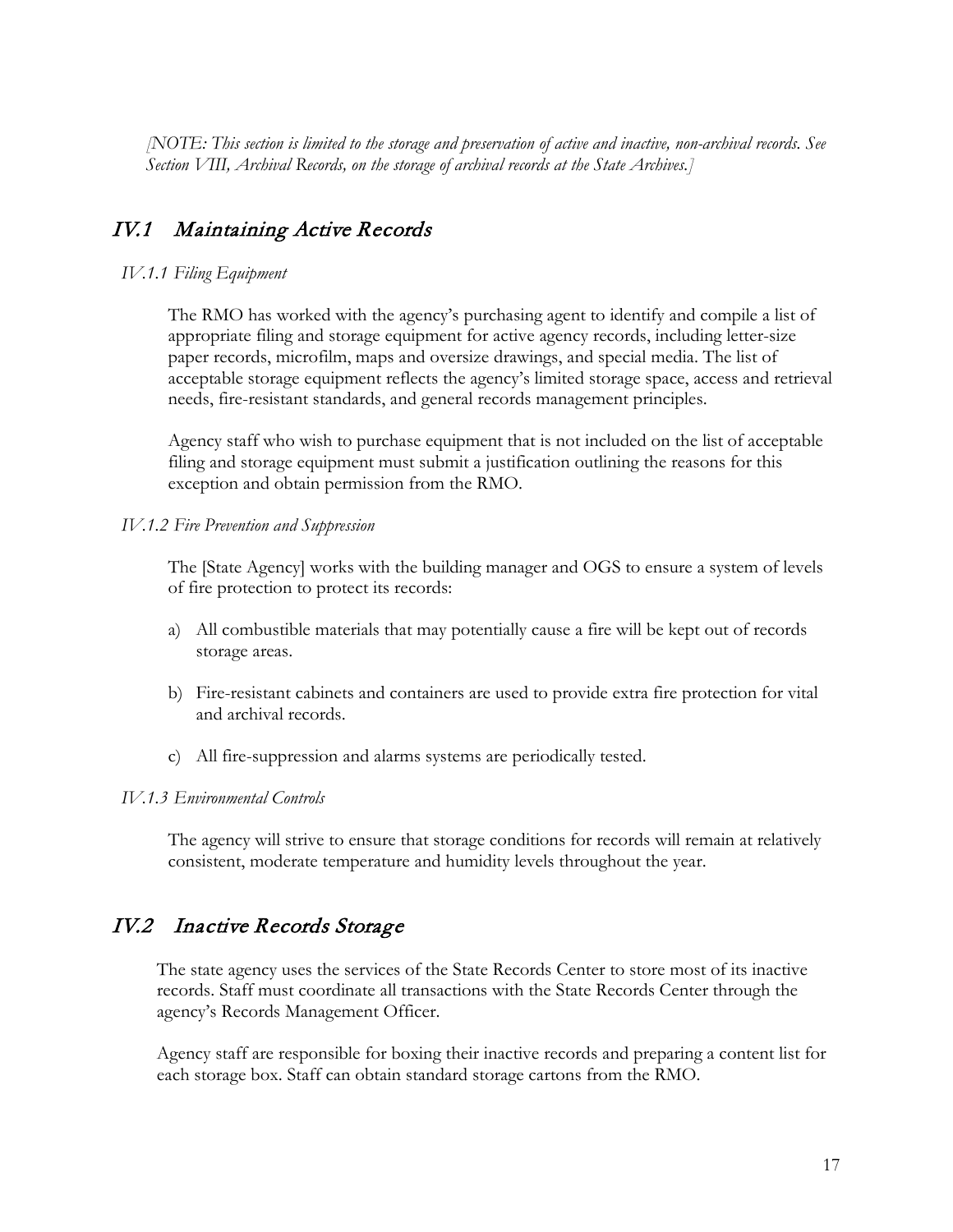The state agency will follow procedures for using the services of the State Records Center as outlined on State Archives' website at http://www.archives.nysed.gov/records/ny-staterecords-center-2.

For further advice and assistance, staff may contact the agency RMO or the State Records Center at (518) 457-3171 or [records@mail.nysed.gov.](mailto:records@mail.nysed.gov)

# <span id="page-17-0"></span>IV.3 Storage of Microfilm Masters

#### *IV.3.1 Storage of Microfilm Masters*

The [State Agency] will store its master microfilm at the State Records Center to ensure the availability of the microfilm if needed in the event of a disaster. Agency staff will follow procedures for preparing microfilm for transfer outlined at http://www.archives.nysed.gov/records/state-records-center-transferring-records.

### *IV.3.2 Transfer of Microfilm to the State Archives*

The agency will transfer microfilm of archival records to the State Archives when indicated in approved RDAs, including making duplicate copies of microfilm for use at the Archives. The State Archives should be consulted, if possible, before any such filming or digitization of film takes place to ensure film/image quality and the accessibility of the records (see Section II.1.2, Standards for Microfilm).

# <span id="page-17-1"></span>IV.4 Storage of Electronic Records

### *IV.4.1 Backup Procedures*

In most cases, individual departments are not required to back up their own electronic records. The agency's information technology (IT) department will be responsible for backing up all records, information systems, and software applications on the agency-wide Local Area Network (LAN). Staff should store records on the LAN rather than on their personal computers.

The IT department will back up the entire LAN. This backup schedule is outlined in another policy developed by IT. Key electronic systems will be subject to redundant backup procedures that are documented by the IT department.

### *IV.4.2 Storage of Backups*

Daily and weekly backups will be stored offsite at the State Records Center.

### *IV.4.3 Use of Storage Media*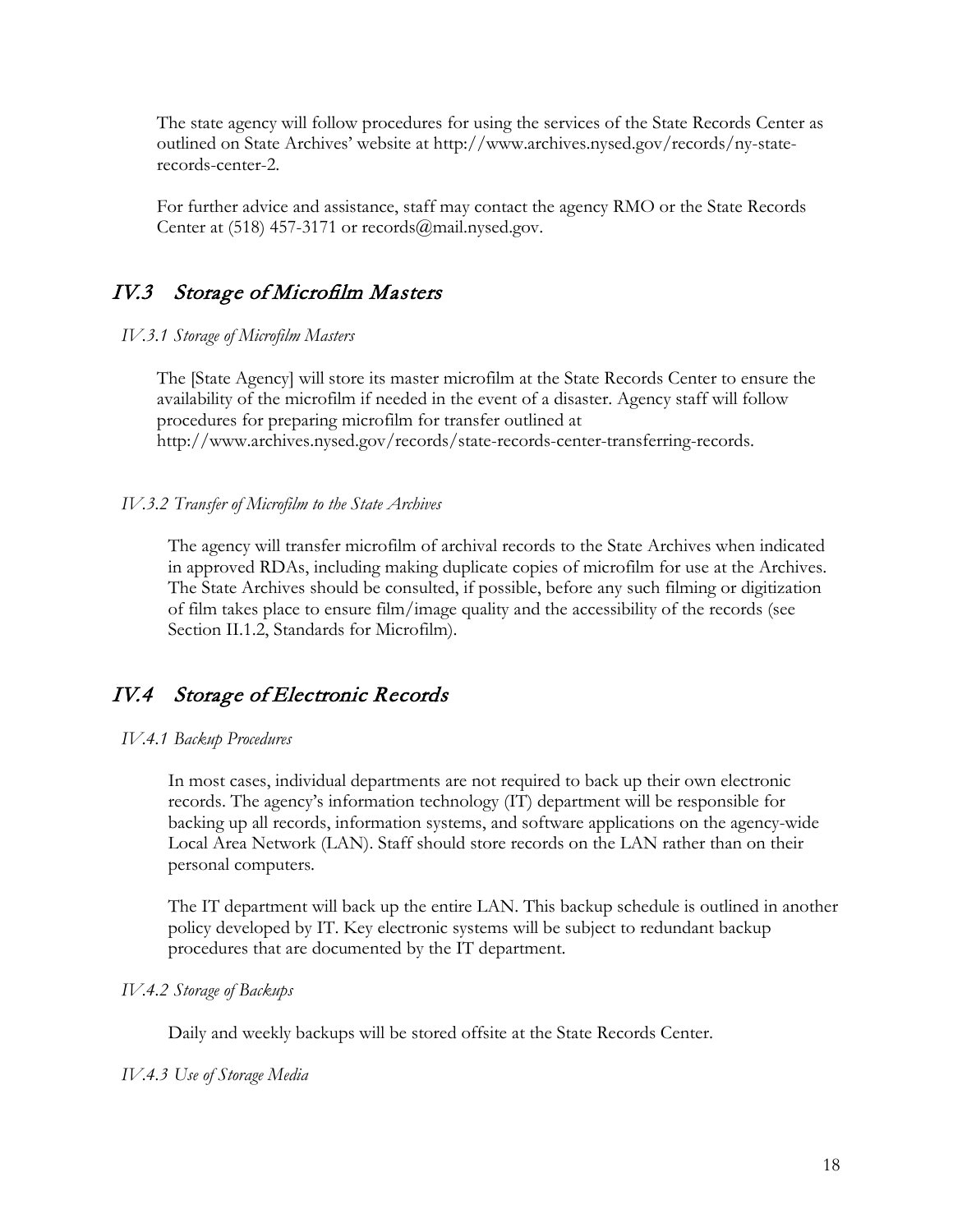Removable storage media is only to be used for backups, transfer of data, and temporary storage.

For transferring archival records to the State Archives, the agency should consult with State Archives staff.

See the Appendix for detailed guidelines concerning storage media for non-archival records, and for procedures on managing removable media.

# <span id="page-18-0"></span>**V Disaster Management**

*The [State Agency] has implemented proactive measures that anticipate disasters and their potential impact on its information assets. The agency recognizes, however, that disasters can occur in spite of all best efforts and has developed a disaster response and business continuity plan to minimize and quickly recover from the impact of a disaster that may affects its records.*

*[NOTE: The State Archives has developed a publication titled* [Preparing for the Worst: Managing](http://www.archives.nysed.gov/common/archives/files/mr_pub82.pdf)  [Records Disasters,](http://www.archives.nysed.gov/common/archives/files/mr_pub82.pdf) *which provides further details about disaster planning. In addition, the Archives' website includes records disaster resources and lists of disaster recovery vendors, see http://www.archives.nysed.gov/records/disaster-assistance.]*

# <span id="page-18-1"></span>V.1 Disaster Planning

*V.1.1 Disaster Preparedness, Response, and Continuity of Operations*

The agency RMO will maintain an up-to-date disaster plan that outlines preventive measures currently in place, how to respond to various disasters affecting agency records, and how to resume business operations as quickly as possible after a disaster occurs. This plan has been incorporated into the agency's and the building's overall disaster response plan.

The Records Management Officer, agency commissioner, and all agency department heads are required to maintain a paper copy of this plan in their offices and at their homes, so that the agency may respond to a disaster no matter when it occurs or which staff is immediately available.

### *V.1.2 Vital Records Protection*

Vital records are those records that are essential to the operation of the agency and that document the assets of the agency and the state. Loss of the agency's vital records would seriously impair or prevent the agency from fulfilling its mandated mission.

The Records Management Officer's office, in cooperation with individual departments and units, will identify and maintain a list of the vital records in each agency department (Appendix VIII.5.1.)

The agency uses one of the following methods to protect its vital records: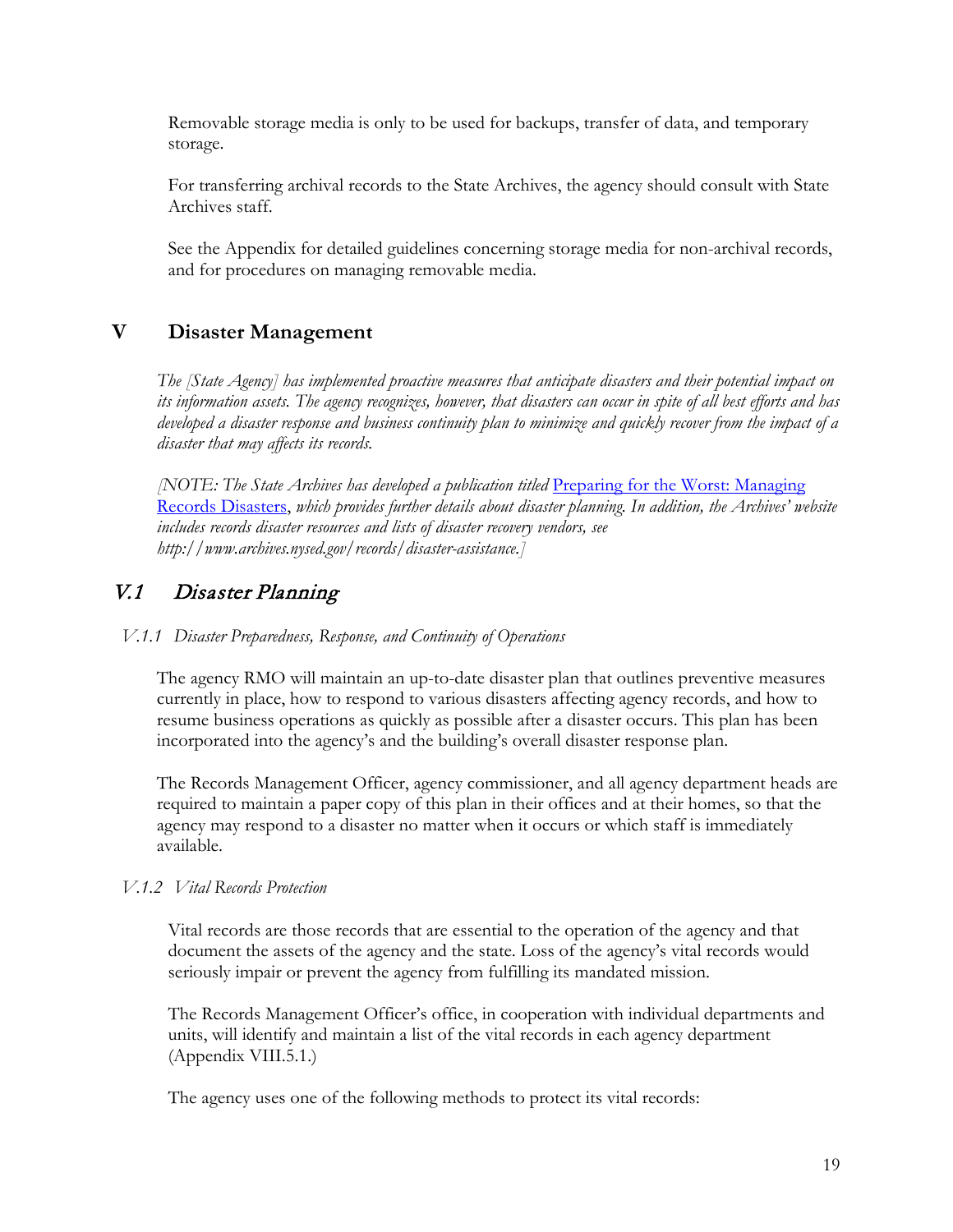- a) Onsite storage in fire-resistant equipment or facilities
- b) Storage of copies in a secure, separate building not subject to the same disaster

At least once each year, the Records Management Officer will review the protective measures in place for the agency's vital records to ensure the appropriateness of these measures.

### *V.1.3 Risk Assessments*

The [State Agency] will perform risk assessments every two years under the direction of the Records Management Officer. These assessments will determine probable risks to agency records, focusing especially on risks to vital records and systems.

The agency will use these assessments to update its disaster prevention and recovery plans. The State Archives, Office of Information Technology Services, and New York State Office of Emergency Management will be consulted when necessary. The State Office of General Services must also be consulted as the owner of buildings used by this agency.

### *V.1.4 Recovery Strategies*

The agency RMO has discussed with the building manager when the agency can and cannot be involved in disaster recovery efforts, and has documented this clearly in the disaster plan.

For each of the vital records and systems, the Records Management Officer will determine the appropriate disaster prevention process and recovery strategy in case of a disaster.

### *V.1.5 Evaluating and Updating the Plan*

Every two years, during this disaster reassessment process, the agency will evaluate and update its current disaster response plan. The Records Management Officer is responsible for ensuring that the disaster response plan is updated.

### *V.1.6 Testing Criteria and Procedures*

With any change to the disaster response plan, the Records Management Officer and the Records Coordination Committee will develop testing criteria for disaster response and procedures for determining the viability of the criteria and testing procedures.

### *V.1.7 Testing the Plan*

Each part of the disaster response plan must be tested to ensure that it works. The Records Management Officer and individual departments will carry out such testing, which may include physical testing, tabletop testing, computer simulations, or other methods.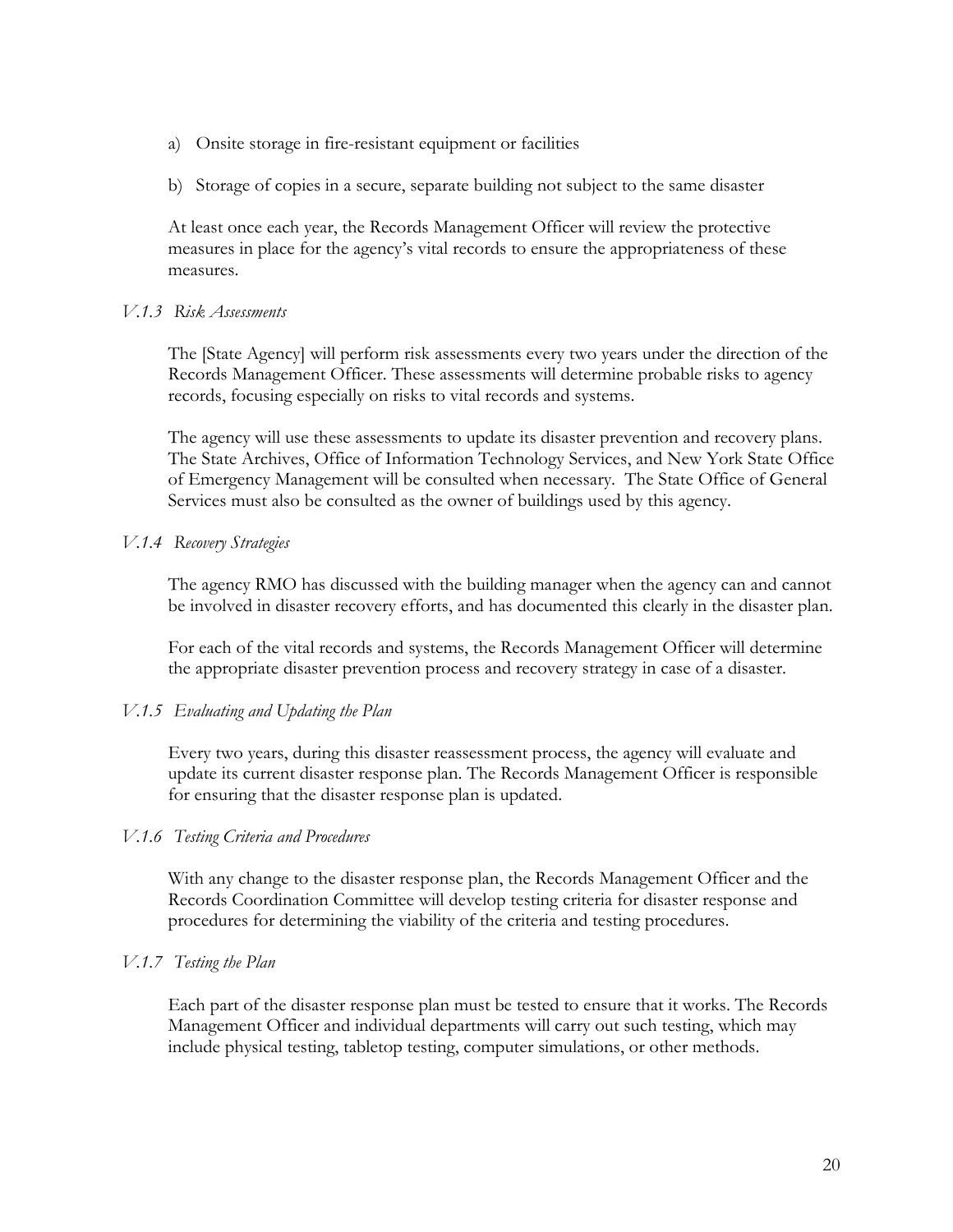# <span id="page-20-0"></span>V.2 Records Security

#### *V.2.1 Facility Security*

The [State Agency] will work with the building manager to ensure that its records are protected:

- a) All offices holding records that require extra security, including confidential records, as well as the agency's central file room, will be locked at the end of each day. The records storage area will also be locked whenever there is no ongoing need to enter these areas during the day
- b) Active records that require extra security, including confidential records, will be stored in locking filing cabinets

#### *V.2.2 Security of Electronic Records and Networks*

This agency adheres to the statewide policy on information security promulgated by the New York State Office of Information Technology Services (*Information [Security Policy](https://its.ny.gov/sites/default/files/documents/nys-p03-002_information_security_policy_5.pdf) PO3-002*). The policy is also mandatory for any "outsourced third parties who have access to or manage state entity information."

To ensure compliance, the IT department and the agency's Information Security Officer (a position mandated by the *Information Security Policy*) have developed a separate policy and training program to address the security of the agency's electronic systems.

The RMO will work with the ISO and IT department to assign appropriate access rights for staff to electronic records and information systems.

### <span id="page-20-1"></span>**VI Records Retrieval and Access**

*The agency recognizes that the primary purpose for creating and maintaining records is to make them as usable as possible. It has therefore implemented procedures and other controls that will allow the highest level of access to information possible by staff and members of the general public, balancing that access against the need to protect the business interests of the agency and the personal rights and assets of its employees and constituency.*

### <span id="page-20-2"></span>VI.1 Maintaining Access to Records

The Records Management Officer will ensure that all staff can easily locate the records they need to do their work on behalf of the agency. For these reasons, agency departments must maintain necessary access controls over their records, as described in this section of the manual. A department that needs help setting up such controls should contact the Records Management Officer as well as the agency's Records Access Officer.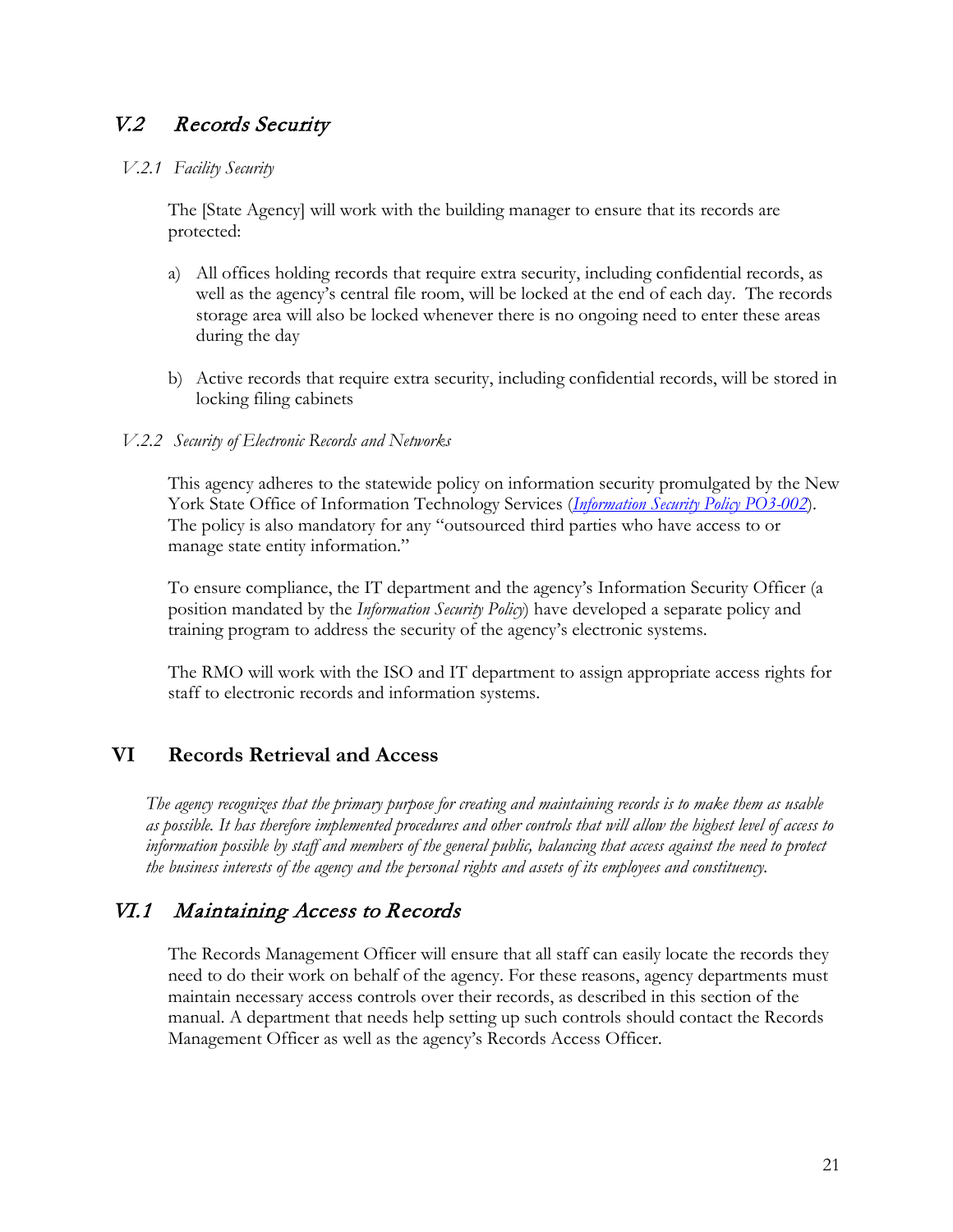# <span id="page-21-0"></span>VI.2 Active Filing Systems

#### *VI.2.1 Files Management Standards*

Staff should follow the agency's filing standards, which are based on State Archives guidelines that were tailored to the agency's own business needs and requirements.

### *VI.2.2 Purchase of Filing Equipment*

The RMO has worked with the agency's purchasing agent to identify and compile a list of appropriate filing and storage equipment for active agency records, including letter-size paper records, microfilm, maps and oversize drawings, and special media (see the Appendix for the list of approved filing equipment and supplies). Agency staff may work with the RMO to identify storage equipment that takes into account their availability of space, access needs, appropriate fire-resistance, and general records management principles.

Agency staff who wish to purchase equipment that is not included on the list of acceptable filing and storage equipment must submit a justification outlining the reasons for this exception and obtain permission from the RMO.

#### *VI.2.3 Developing Filing Systems*

Agency staff may work with the RMO and State Archives staff to redesign file systems that are currently inadequate or to design new filing or information systems.

#### *VI.2.4 File Manuals*

The [State Agency] will develop and maintain file manuals for large, shared active filing systems that require especially detailed controls (see current agency file manual manuals in the Appendix). Department staff may consult with the RMO and State Archives staff to determine the types of information that will make their file manuals meaningful to and useful for staff.

### <span id="page-21-1"></span>VI.3 Inactive Records Retrieval

Staff must coordinate the retrieval of records from the State Records Center through the agency's Records Management Officer and follow instructions on requesting records at the State Records Center, see [http://www.archives.nysed.gov/records/state-records-center](http://www.archives.nysed.gov/records/state-records-center-accessing-records)[accessing-records.](http://www.archives.nysed.gov/records/state-records-center-accessing-records)

### <span id="page-21-2"></span>VI.4 Records Management Software

The Records Management Officer maintains a records management software program to track inactive records in storage and to indicate when the retention periods for records in storage have passed. To ensure the agency maintains an up-to-date and accurate index, the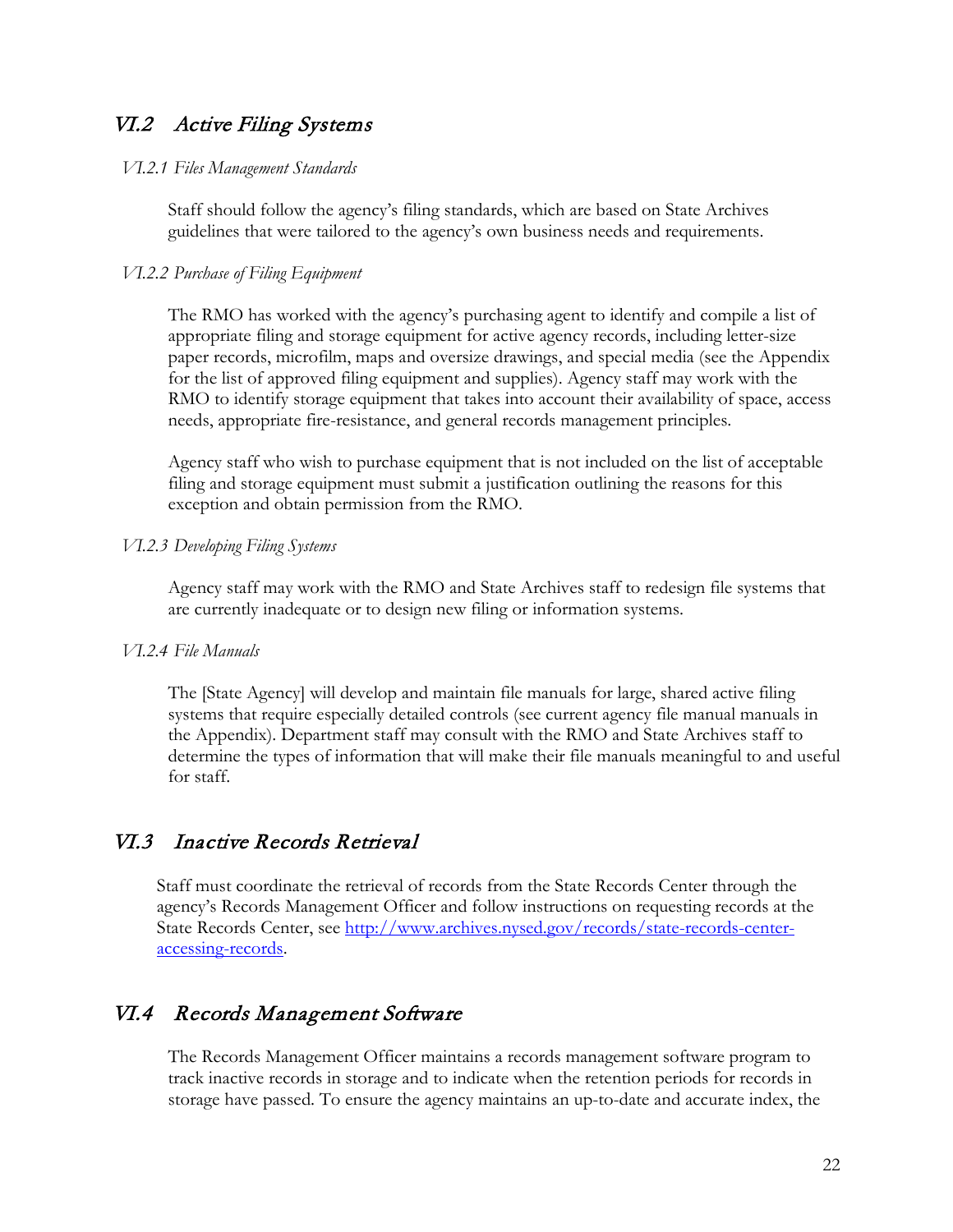Records Management Officer will maintain and update a procedures manual to the program (See the Appendix for a copy of this procedures manual).

*[NOTE: While more comprehensive Records Management Software is recommended, at a minimum an agency should maintain a database listing its records in inactive storage.]*

# <span id="page-22-0"></span>VI.5 Access to Electronic Records

*VI.5.1 Filing Structure for Local Area Network*

For details of the [State Agency]'s filing structure for its Local Area Network, see the LAN itself and the file manual for the LAN in the Appendix.

#### *VI.5.2 Production of Indices to Records*

Agency staff may develop indices to enhance access to certain records. The Records Management Officer will work with individual departments to make sure that indices contain the appropriate fields and design to provide the access that users require. Indices may either be stand-alone databases to paper records (project case files, for example) or embedded in the metadata of electronic documents.

Working with the RMO and IT department, a department may also implement a full-text search engine for records that are in a text format or can feasibly be converted to electronic text. Full-text search capability may either take the place of the index or be implemented in addition to an index. For more information about indexing and sample indices, see http://www.archives.nysed.gov/records/mr\_id\_index.shtml.

### *VI.5.3 Ensuring against Technical Obsolescence*

The IT department will work with the RMO to ensure that the agency's electronic records do not become inaccessible because of technical obsolescence or media degradation. (See Section VII.5, Systems Maintenance.)

# <span id="page-22-1"></span>VI.6 Confidentiality of Records

### *VI.6.1 Employee Notice of Confidentiality*

An "Employee Notice of Confidentiality" establishes the Agency's commitment to the goal of personal privacy of staff while simultaneously permitting public access to records under State law. Employees will be trained on which records series contain information exempt from disclosure. Staff should become familiar with the website of the Committee on Open Government  $(\frac{https://opengeverment.ny.gov/}{https://opengeverment.ny.gov/})$ , which is responsible for administering the Personal Privacy Protection Law and the Freedom of Information Law.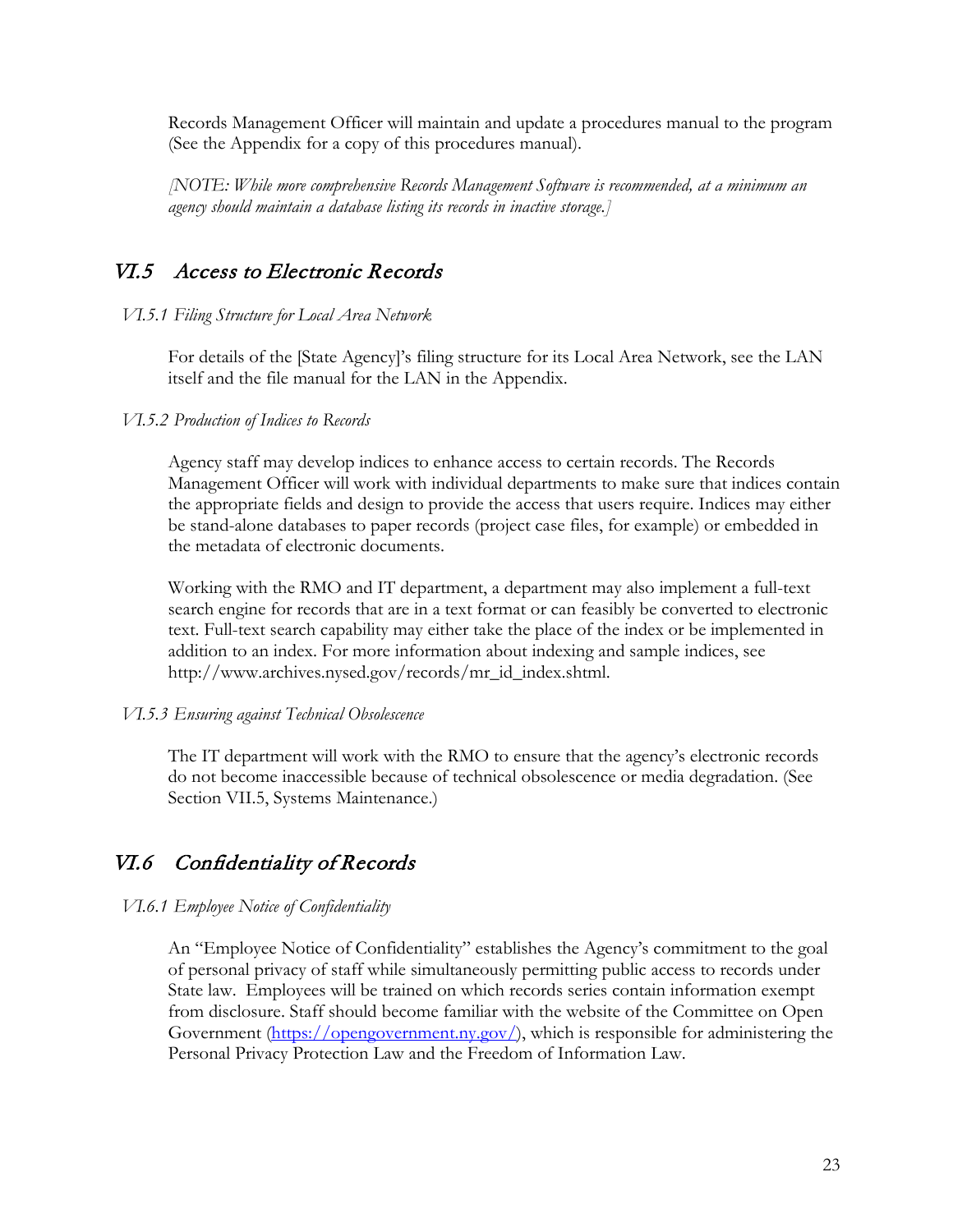Appropriate new staff will receive training on the confidentiality of and access to records within the first two months of being hired. Certification of this training will be kept in the employee's personnel file.

The agency's ISO is responsible for overseeing the implementation of the information security policy developed by the Office of Information Technology Services, which requires classification of records by levels of confidentiality. The policy can be found at https://its.ny.gov/tables/technologypolicyindex. The ISO will work with the Records Coordination Committee to ensure the policy is implemented and enforced.

# <span id="page-23-0"></span>VI.7 Public Access to Records

### *VI.7.1 Records Access Officer*

The agency provides public access to records in accordance with the New York State Freedom of Information Law and other applicable state and federal statutes, and the agency's rules and regulations.

Staff must refer all Freedom of Information Law (FOIL) requests to the Records Access Officer (or an assistant, if that person is absent), who is responsible for ensuring an initial response to all FOIL requests within five business days

The responsibilities of the Records Access Officer are outlined in the Regulations of the Committee on Open Government 21 NYCRR §1401.2.

### *VI.7.2 Complying with the Freedom of Information Law*

The Records Access Officer and the RMO will cooperate to develop and maintain a current subject matter list of records maintained by the agency, including updating that list at least annually and posting the current list on the agency website as required by Sect. 87.3(c) of Public Officers Law.

The Records Access Officer will work with the RMO to identify and retrieve records that are relevant to a FOIL request.

The agency's Records Access Officer will seek assistance on interpreting the provisions of FOIL from the Committee on Open Government when appropriate.

The Records Access Officer will consult with legal counsel as needed, especially if a request for access to records will be denied.

All new staff will receive training on public access to records and handling FOIL and other records requests from outside the Agency within the first two months of being hired. Certification of this training will be kept in the employee's personnel file. Staff should become familiar with the law itself, which is available at https://opengovernment.ny.gov/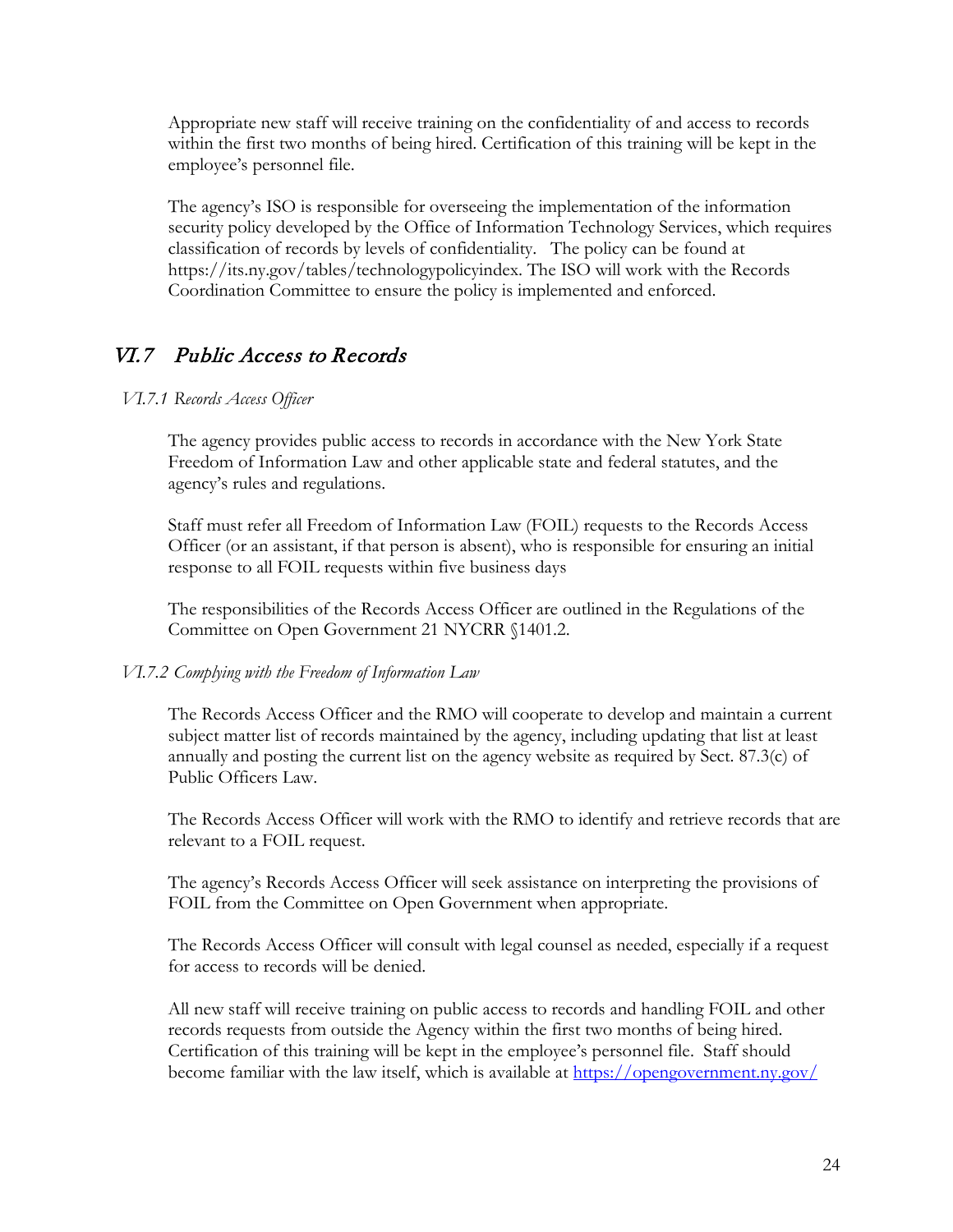The Records Access Officer has prepared and maintains a records access manual. This manual includes information to ensure the consistent application of the FOIL. (See the Appendix for a copy of the agency's records access manual.)

As required by FOIL, the agency has developed regulations that pertain to the availability of records and procedures to be followed. The Records Access Officer will adhere to these regulations.

# <span id="page-24-0"></span>VI.8 Litigation Support

#### *VI.8.1 Responding to Legal Discovery*

The agency's legal counsel, the Records Management Officer, and the Records Access Officer must work together before responding to the legal action called discovery. Legal discovery is the action of the opposing party in a lawsuit legally demanding copies of all records related to the issue at hand. See the Appendix for detailed procedures on responding to legal discovery.

### *VI.8.2 Testifying at Hearings and Court Proceedings*

Any agency personnel providing testimony relating to records on behalf of the agency must discuss such testimony with the agency counsel beforehand. They should also be prepared to describe the agency's procedures for creating and maintaining the records in question and to describe the agency's procedures for records disposition.

Anyone with questions about the legal status of these records management issues should contact the Records Management Officer.

### <span id="page-24-1"></span>**VII Electronic Records**

*The [State Agency] is dedicated to using modern information technologies to improve services. At the same time, the agency recognizes that records and information created, transmitted, received, and maintained electronically have the same legal requirements as all other records. The agency has a responsibility to the people of New York to plan and implement new technology responsibly and according to the provisions of law. In addition, the [State Agency] recognizes the challenges of maintaining access to electronic records for their full retention period, and is dedicated to allocating appropriate staff and other resources for this purpose.* 

# <span id="page-24-2"></span>VII.1 Designing New Electronic Information Systems

### *VII.1.1 Needs Assessments for New Technologies*

To conserve financial resources and ensure that any technological change is an improvement, the agency will carry out a comprehensive needs assessment before purchasing any major information system, following instructions outlined in the State Archives' Publication #64,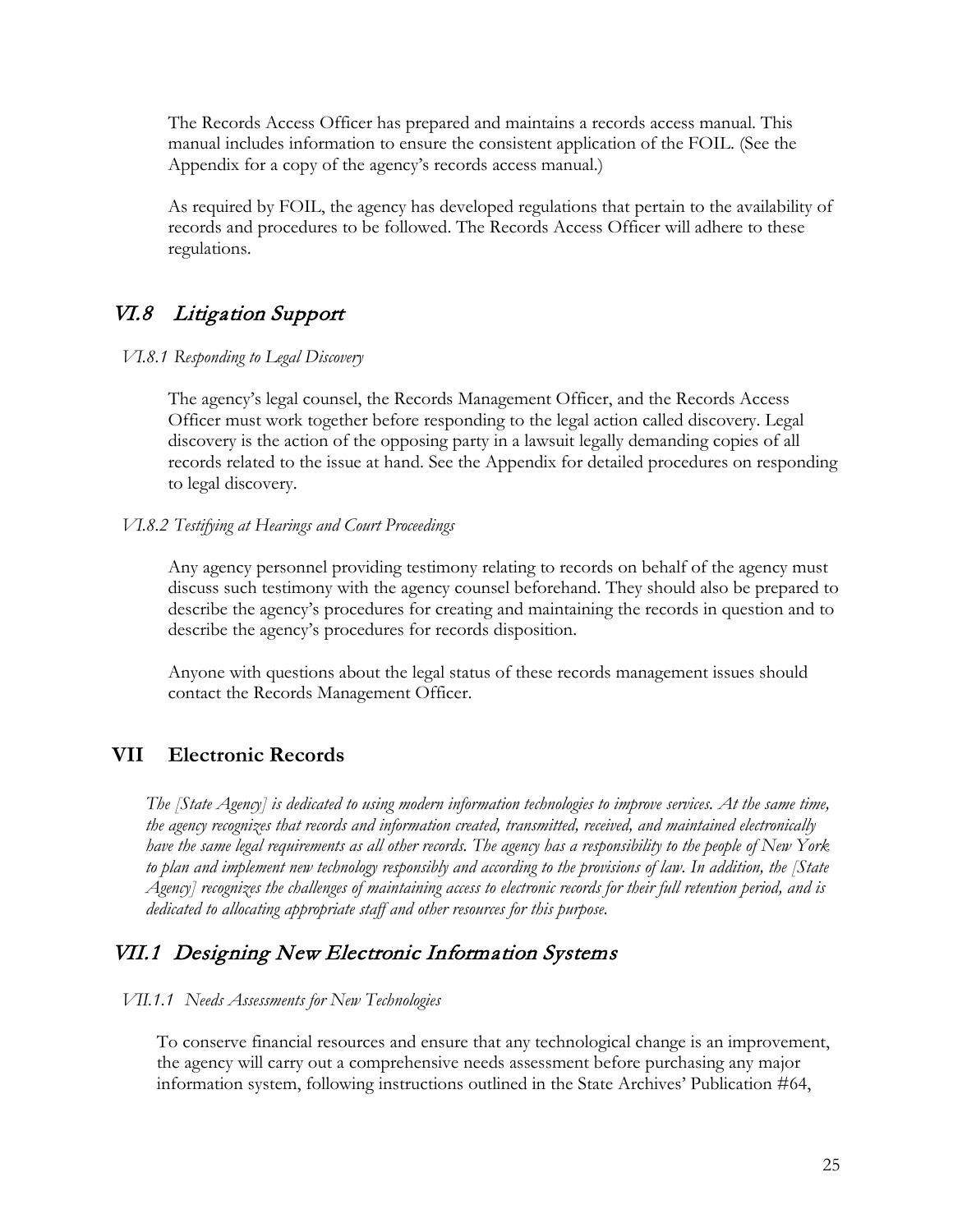*Conducting a Needs Assessment for New Recordkeeping Systems, available at* http://www.archives.nysed.gov/common/archives/files/mr\_pub64.pdf

Specifically, a needs assessment will take into account the legal and recordkeeping requirements of any new system, including the creation of meaningful metadata and system documentation, the use of open technologies, the ability to extract records and metadata easily from the system, information security, retention and disposition, and any other requirements stipulated in laws and regulations.

### <span id="page-25-0"></span>VII.2 Staff Use of Electronic Information Systems

Each department or unit must determine specifically who has the authority to create, name, alter, and delete documents in any electronic system.

All staff must be informed of the policies and procedures regarding creation, maintenance, access to, security, retention, and legal disposition of electronic documents.

# <span id="page-25-1"></span>VII.3 Managing Email

The agency has developed a separate policy on email management, following the model policy and guidelines developed by the State Archives in the publication titled *Developing a Policy for Managing Email*, which is posted on the Archives website at http://www.archives.nysed.gov/common/archives/files/mr\_pub85.pdf. Agency staff will receive formal training on the management and appropriate use of email on a regular basis.

# <span id="page-25-2"></span>VII.4 Maintaining the Official Website

The agency will ensure that web records are managed and disposed of according to the appropriate retention schedule. The Archives uses a web crawler to periodically capture agency websites, however, there are technical limitations that prevent the crawler from consistently and accurately capturing all web records. Thus, the agency should not be reliant on the Archives' crawler as the only means of preserving web content and should develop appropriate means of preserving these records. The RMO will work with State Archives staff to identify the most effective way of managing its web records.

### VII.5 Managing Social Media

The agency has developed a separate policy on managing social media, following the guidelines developed by the State Archives in the publication titled *Understanding the Importance of Managing Social Media Records*, which is posted on the Archives website at http://www.archives.nysed.gov/common/archives/files/social-media-advisory.pdf. Agency staff involved in developing and posting social media will receive formal training on the management and appropriate use of it on a regular basis.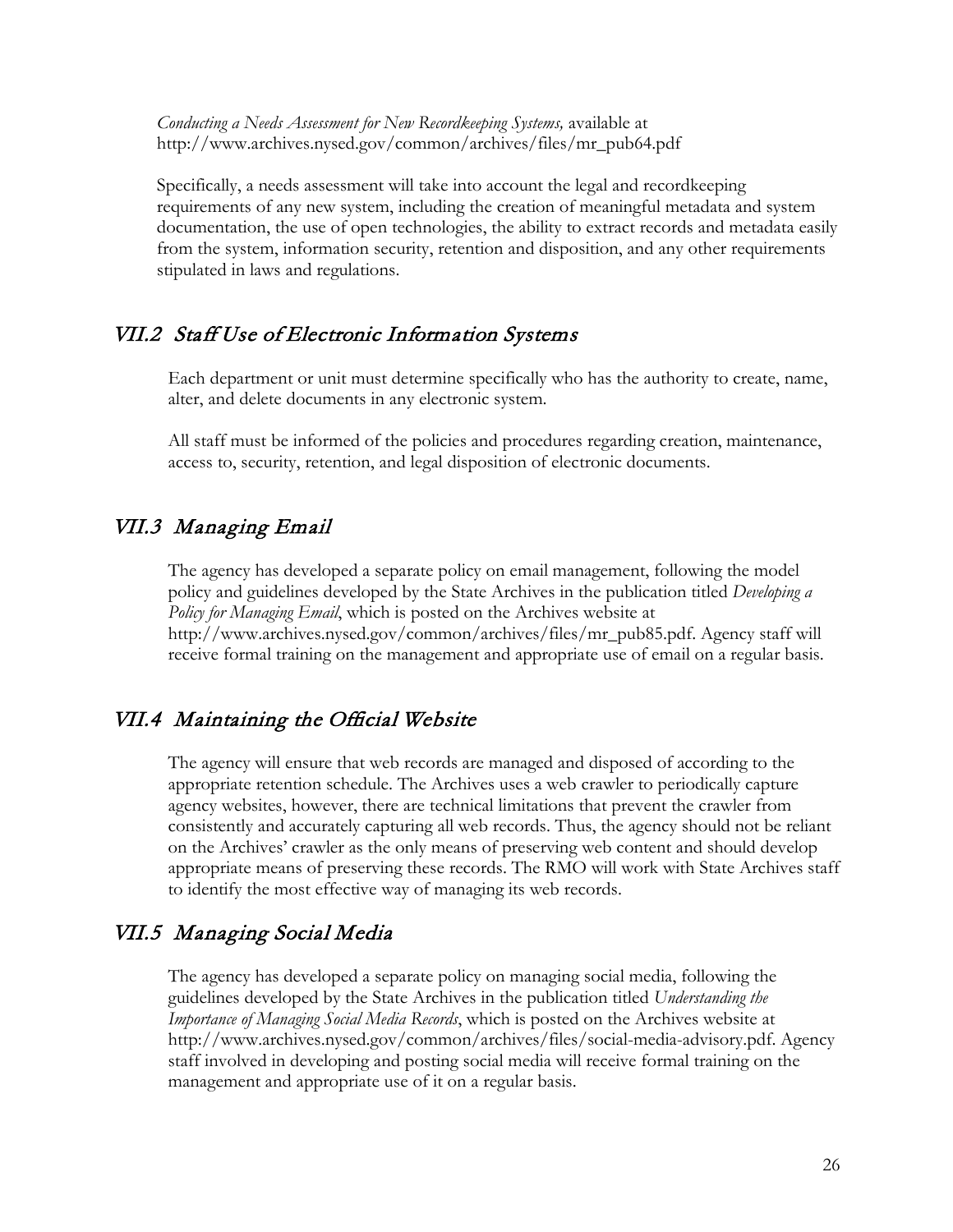### <span id="page-26-0"></span>VII.6 System Maintenance

#### *VII.6.1 Documentation*

The IT department will maintain detailed system documentation for any electronic records system it installs in the agency. This documentation must be accurate, up-to-date, readily available if needed for court proceedings or other purposes, and clear and understandable to agency personnel who may be asked to testify on the agency's behalf.

#### *VII.6.2 System Audits*

The agency will conduct and document regular audits of any information system. The IT department will work with the agency's Information Security Officer (ISO) to develop procedures for generating, reviewing, and maintaining system audits.

#### *VII.6.3 Migration Plans*

To maintain intelligible access to electronic records, the agency's IT department, working with the agency RMO, must develop a migration plan as part of the planning for any new automated information system. These migration plans should include guidelines for maintaining data in non-proprietary formats, timelines for updating hardware and software, and strategies for keeping abreast of technological changes.

Migration, especially when it involves long-term or permanent information, will be undertaken according to a planned schedule, judiciously and as infrequently as possible without loss of access to information.

### <span id="page-26-1"></span>**VIII Archival Records**

*This state agency works in partnership with the State Archives to protect the documentary heritage of the people of New York. It transfers records identified as archival to the State Archives when those records are no longer needed for administrative purposes, and cares for the archival records that are still in its physical custody according to the guidelines and standards promulgated by the State Archives.*

### <span id="page-26-2"></span>VIII.1 Managing Archival Records

*VIII.1.1 Role of and Relationship with the State Archives* 

The State Archives is responsible for identifying archival records and for maintaining and preserving the State's archival records once they are no longer actively used by the agency. The agency is responsible for managing archival records that are still in active use. Once archival agency records are no longer needed, the agency will arrange to transfer the records to the State Archives.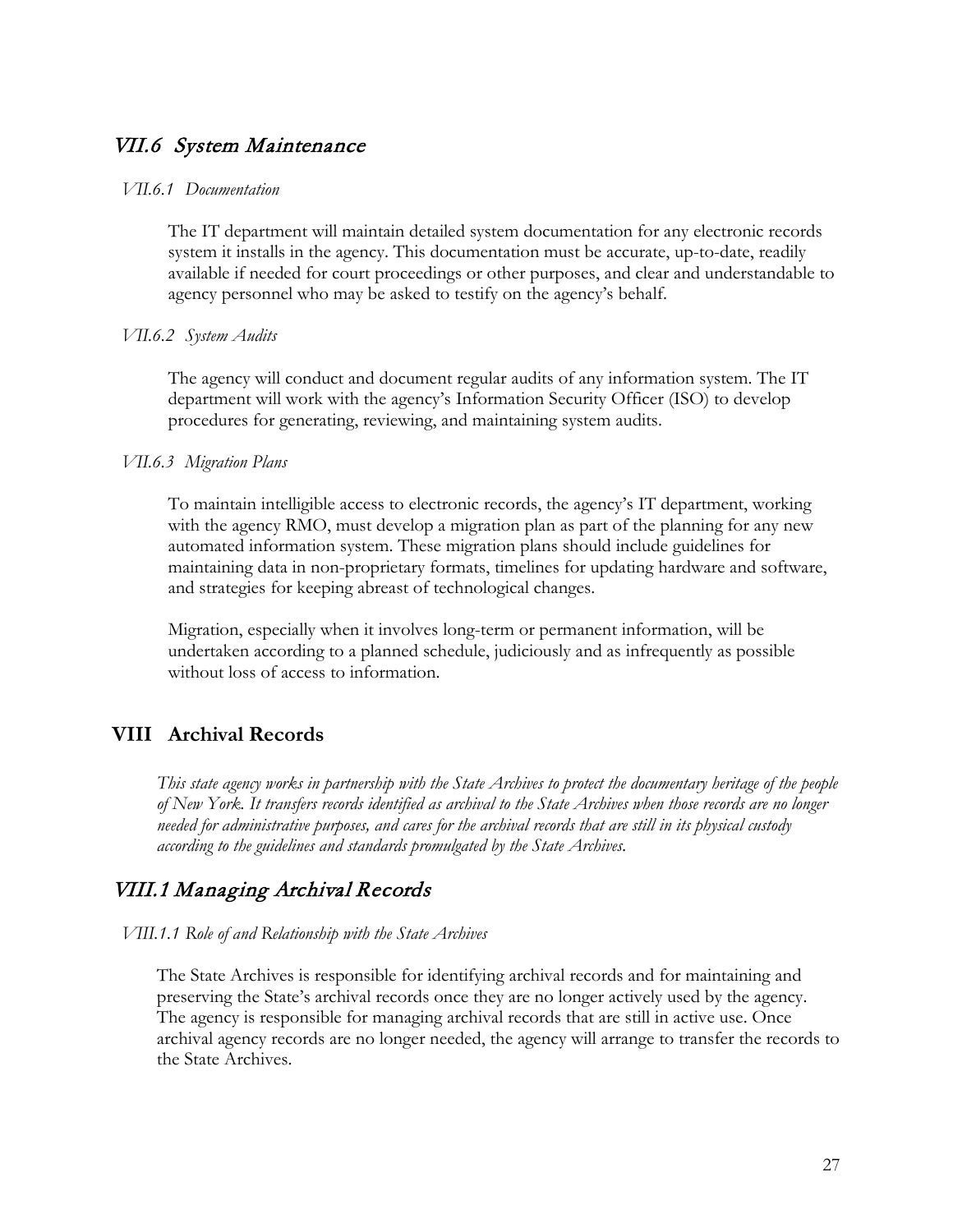If archival records are in poor physical condition or accessibility issues exist, the agency should consult with the State Archives which can provide information and advice on preservation. If archival records are frequently used, the agency should consider creating a use copy (e.g., scanned or microfilmed copy) and transferring a copy to the Archives.

#### VIII.1.2 *Reformatting*

Whenever possible to reduce bulk, to minimize damage from handling, and to produce a security copy, the agency will undertake reformatting through microfilm, preservation copying, or scanning of archival records, following the State Archives' standards for reformatting technologies. If filmed, copies of the microfilm should be offered to the State Archives. (See II.1.3, Standards for Microfilm, and II.1.4, Standards for Digital Images.)

#### *VIII.1.3 Agency Records Held by the State Archives*

Researchers and other outside users will be referred directly to the State Archives for any archival agency records held by the State Archives. Potential users will be subject to rules and regulations of the State Archives in accessing and reproducing these records. Consult this web page for more information: [http://www.archives.nysed.gov/research/researcher](http://www.archives.nysed.gov/research/researcher-services)[services.](http://www.archives.nysed.gov/research/researcher-services) When necessary to meet unanticipated agency needs, arrangements can be made with the State Archives to temporarily return archival records transferred by the agency to the State Archives, subject to agreed-upon terms and conditions.

### <span id="page-27-0"></span>VIII.2 Alienated Government Records

#### *VIII.2.1 Reasons Records Stray from Government Custody*

Records occasionally stray from government custody when they are either discarded before their retention period is over but recovered by others or taken illegally by agency staff or others.

#### *VIII.2.2 Recovering Alienated Records*

When it is discovered that some other entity has unauthorized physical possession of its official records, the agency RMO will initiate efforts to recover the records by first contacting the agency's legal counsel.

If the RMO and legal counsel cannot reach an agreement with the other party to return the records in question, they will consult with the Office of State Attorney General to investigate an appropriate response. The involvement of the Attorney General may resolve the matter without the necessity to take formal legal action.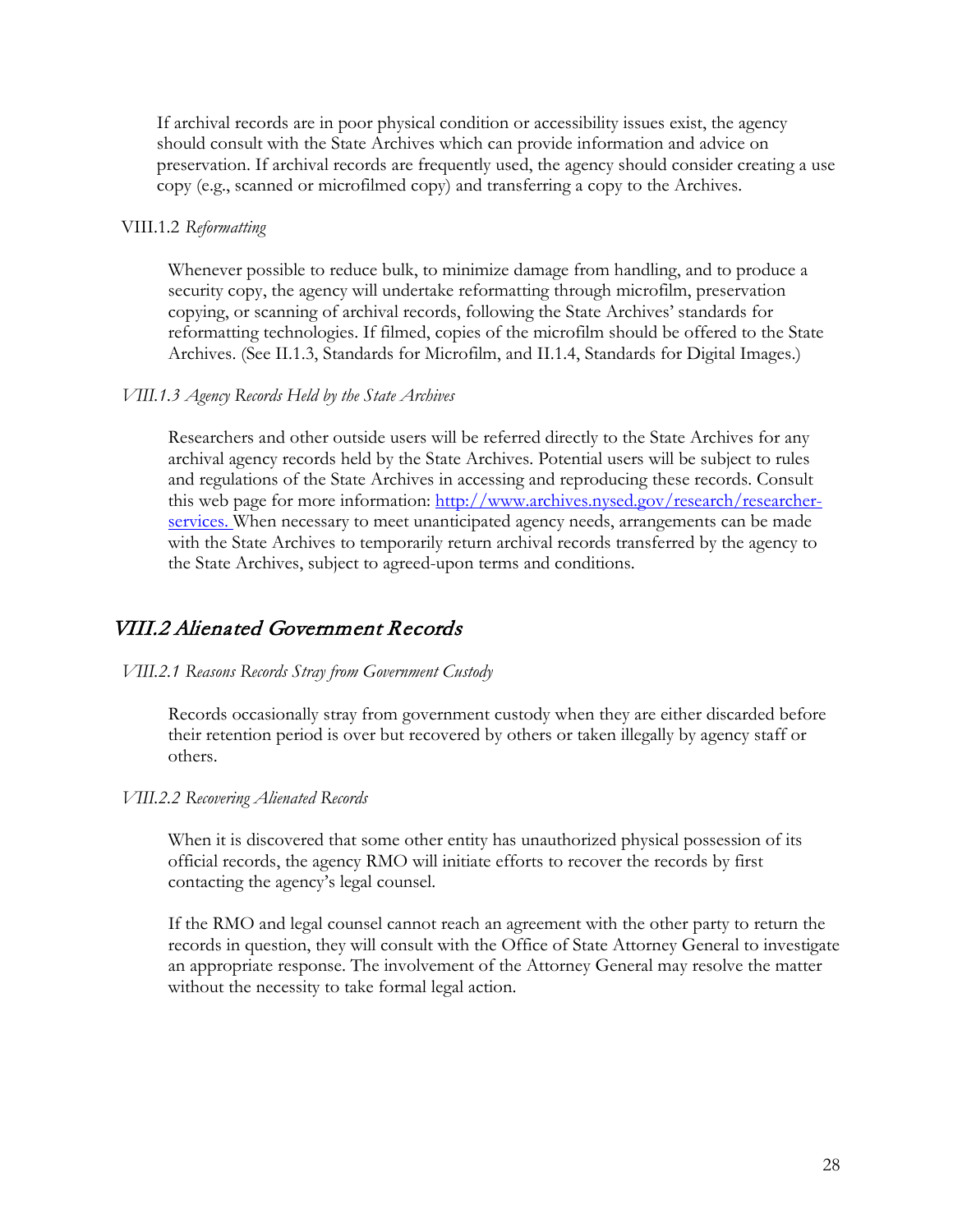## <span id="page-28-0"></span>**IX Appendices**

*Below are listed a few possible appendices to the manual, including more detailed manuals* for complicated recordkeeping systems and processes. This list is for sample use only. You would need to develop appendices that you found valuable and necessary for your operations.

# <span id="page-28-1"></span>IX.1 Records Management Program

- *IX.1.1 Glossary of Records Management Terms*
- *IX.1.2 List of Records Management Liaisons*

# <span id="page-28-2"></span>IX.2 Creation of Records

- *IX.2.1 Standard Microfilm Contract*
- *IX.2.2 Standard Imaging Contract*
- *IX.2.3 Production of Minutes*
- *IX.2.4 Retention and Disposition of Minutes and Recordings of Hearings and Public Meetings*
- *IX.2.5 Indexing Manual for Hearings and Proceedings*
- *IX.2.6 Master List of Indexing Terms for Hearings and Proceedings*

# <span id="page-28-3"></span>IX.3 Retention and Disposition of Records

- *IX.3.1 State Archives Scheduling Forms*
- *IX.3.2 Office Retention Schedules*
- *IX.3.3 Records Disposition Documentation Forms*
- *IX.3.4 Disposition of Agency Records*

# <span id="page-28-4"></span>IX.4 Storage and Preservation of Records

- *IX.4.1 Records Management Software Procedures Manual*
- *IX.4.2 Determining What Records to Transfer to Inactive Storage*
- *IX.4.3 Preparing Records for Transfer to Inactive Storage*
- *IX.4.4 Preparing the Records Transfer List Form and the REC-1 Form*
- *IX.4.5 Records Pick-Up for Inactive Storage*
- *IX.4.6 Storage Media for Non-Archival Records*
- *IX.4.7 Managing Removable Storage Media*

# <span id="page-28-5"></span>IX.5 Disaster Management

- *IX.5.1 Standards for the Fire Protection of Records*
- *IX.5.2 List of Vital Records*
- *IX.5.3 Disaster Plan*
- *IX.5.4 Contact Information*
- *IX.5.5 Sources of Disaster Planning and Recovery Assistance*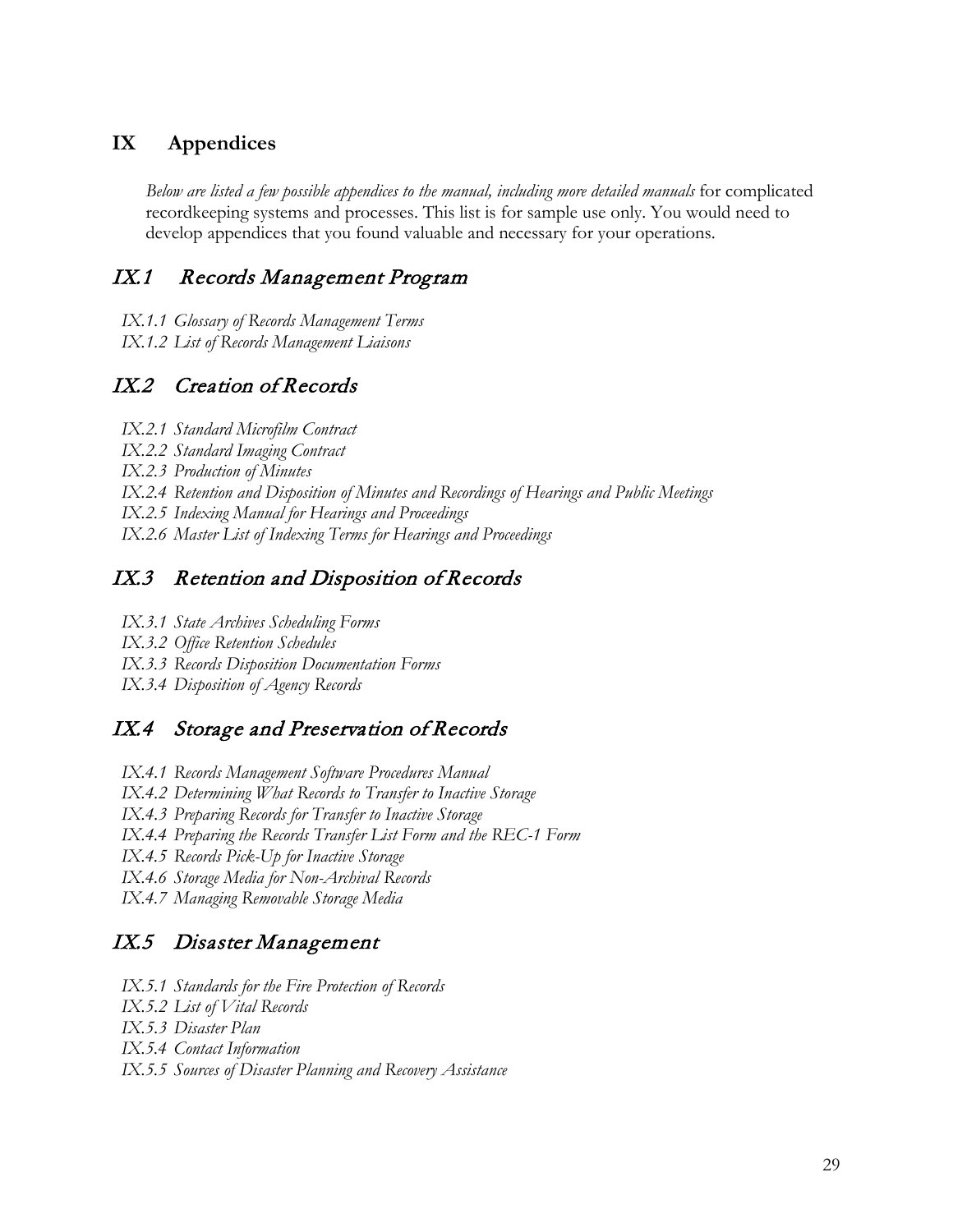## <span id="page-29-0"></span>IX.6 Records Retrieval and Access

- *IX.6.1 Files Management Practices*
- *IX.6.2 Filing Equipment and Supplies*
- *IX.6.3 File Manuals*
- *IX.6.4 Filing Structure for the LAN*
- *IX.6.5 Forms Management*
- *IX.6.6 List of Official Agency Forms*
- *IX.6.7 Employee Notice of Confidentiality*
- *IX.6.8 Responding to Legal Discovery*
- *IX.6.9 Records Access Manual*

# <span id="page-29-1"></span>IX.7 Electronic Records

- *IX.7.1 Geographic Information System (GIS) Procedures Manual*
- *IX.7.2 Electronic Document Managing System (EDMS)*
- *IX.7.3 Stand-alone Imaging System Procedures Manual*
- *IX.7.4 Website Management Procedures Manual*
- *IX.7.5 Password Criteria and Suggestions*

# <span id="page-29-2"></span>IX.8 Archival Records

IX.8.1 *Instructions for Transferring Records to the New York State Archives (See [http://www.archives.nysed.gov/records/mr\\_state\\_transfermemo\\_instructions.shtml\)](http://www.archives.nysed.gov/records/mr_state_transfermemo_instructions.shtml)*

### <span id="page-29-3"></span>**X Reference Material**

## <span id="page-29-4"></span>X.1 Retention Schedules and Authorizations

*X.1.1 State General Schedule (See http://www.archives.nysed.gov/common/archives/files/general\_schedule\_2016.pdf) X.1.2 Copies of Approved RDAs*

# <span id="page-29-5"></span>X.2 Records Laws and Regulations

- *X.2.1 State Government Records Law and Regulations (See [http://www.archives.nysed.gov/records/mr\\_laws\\_acal5705.shtml](http://www.archives.nysed.gov/records/mr_laws_acal5705.shtml) and http://www.archives.nysed.gov/records/mr\_laws\_reg188.shtml*
- *X.2.2 Freedom of Information Law (See https://opengovernment.ny.gov/)*
- *X.2.3 Personal Privacy Law (See https://opengovernment.ny.gov/)*

# <span id="page-29-6"></span>X.3 State Archives Publications